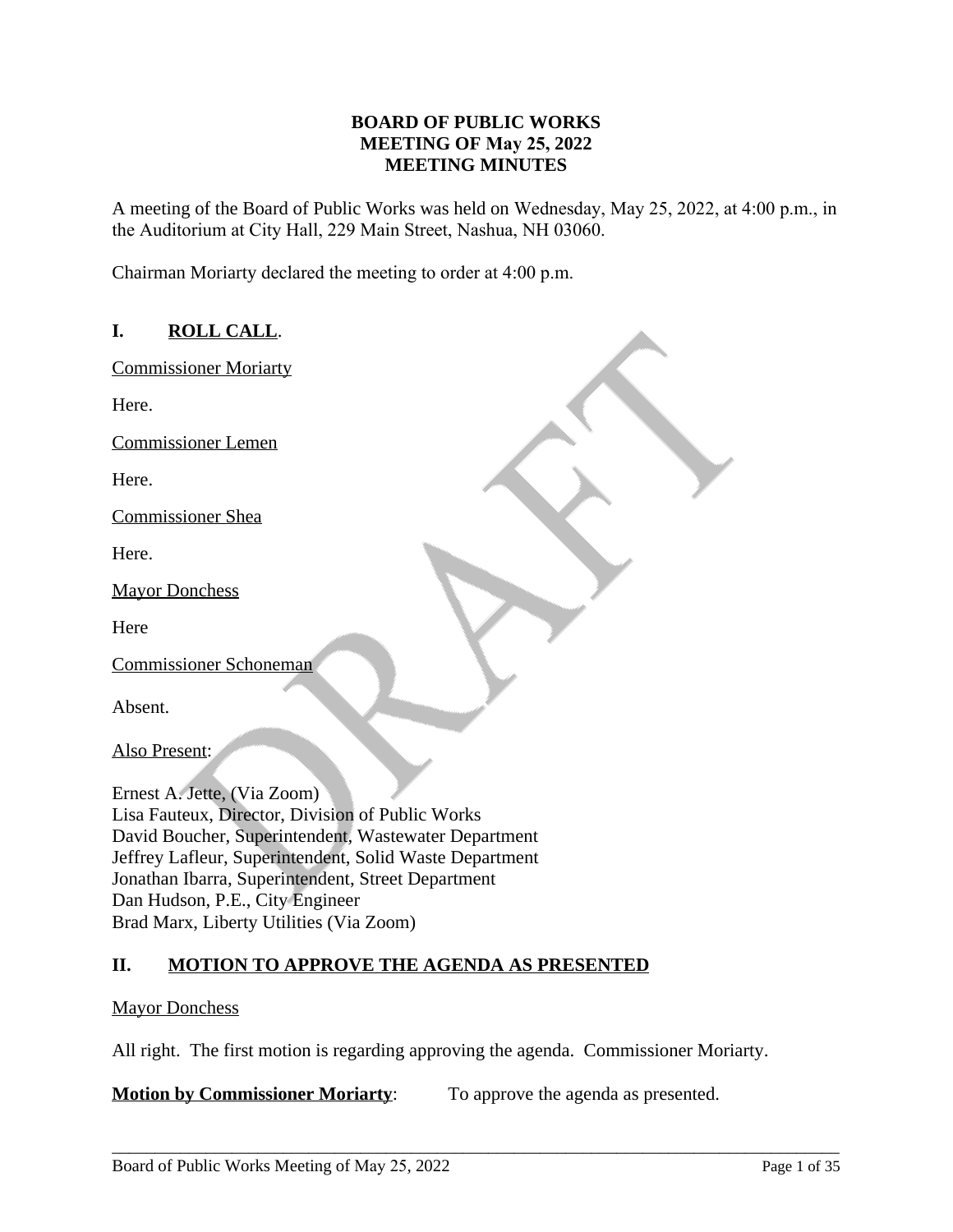### **MOTION CARRIED: Unanimously.**

## **III. MOTION TO APPROVE THE MINUTES OF THE SPECIAL BOARD OF PUBLIC WORKS MEETING OF APRIL 19, 2022**.

#### Mayor Donchess

Next, the minutes of the previous meeting. Commissioner Lemen.

**Motion by Commissioner Lemen:** To Approve the Minutes of the Special Board of Public Works Meeting of April 19, 2022.

### **MOTION CARRIED: Unanimously.**

## **IV. MOTION TO APPROVE THE MINUTES OF THE BOARD OF PUBLIC WORKS MEETING OF APRIL 28, 2022.**

#### Mayor Donchess

Next item four, Commissioner Shea.

| <b>Motion to Commissioner Shea:</b> | To Approve the Minutes of the Board of Public Works |
|-------------------------------------|-----------------------------------------------------|
| Meeting of April 28, 2022.          |                                                     |

#### **MOTION CARRIED: Unanimously.**

Mayor Donchess

And I did not recognize that I believe Alderman Jette is on the meeting via Zoom. There he is.

Alderman Ernest A. Jette

Yes, I'm here, Mayor. I don't think your microphone is turned on.

Mayor Donchess

It's  $-$ .

Alderman Jette

Okay, that's good now. Thank you.

**Mayor Donchess** 

All right, I wasn't talking close enough, I guess. All right, so Alderman Jette is here.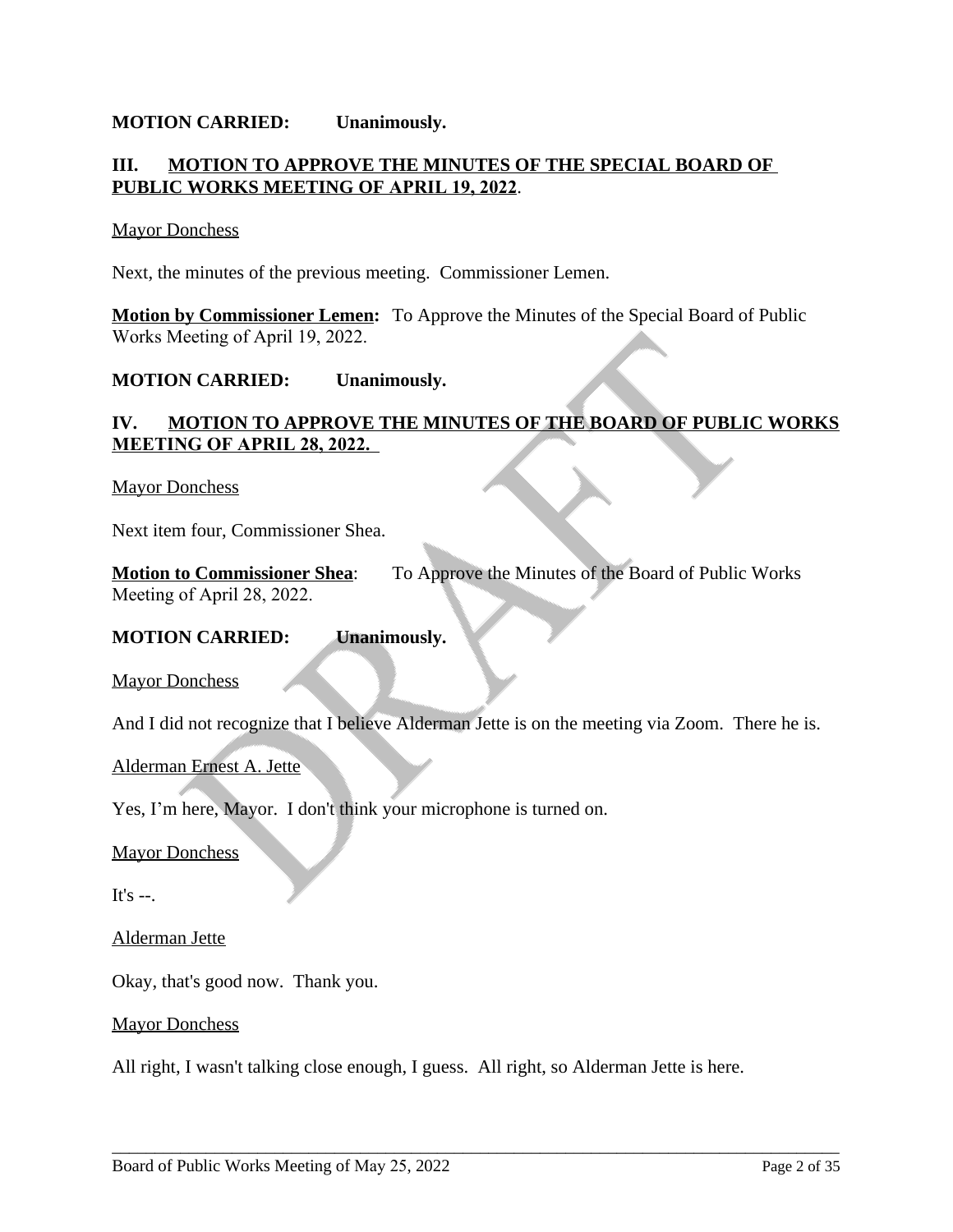# **V. PUBLIC COMMENT**

Public Comment any member of the public wish to address the Board? **VI. WASTEWATER DEPARTMENT**

# **A. Motion to Approve the User Warrants as Presented.**

**Mayor Donchess** 

All right, Wastewater, Item A. Commissioner Moriarty.

**Motion by Commissioner Moriarty:** To Approve the User Warrants as Presented.

### **MOTION CARRIED: Unanimously.**

**B. Motion To Approve An Amendment To The Contract With Wright-Pierce For The Preliminary Design Plans And Specifications For The Dry Well Valve And Pipe Replacement Project In An Amount Not To Exceed \$78,300.00. Funding For This Contract Will Be Through Department: 169 Wastewater; Fund: Wastewater Activities: Washpress Upgrade And Screening Odor Control.**

Mayor Donchess

Item B. Commissioner Lemen.

**Motion by Commissioner Lemen**: To Approve An Amendment To The Contract With Wright-Pierce For The Preliminary Design Plans And Specifications For The Dry Well Valve And Pipe Replacement Project In An Amount Not To Exceed \$78,300. 00. Funding For This Contract Will Be Through Department: 169 Wastewater; Fund: Wastewater Activities: Washpress Upgrade And Screening Odor Control.

**Mayor Donchess** 

Mr. Boucher.

### David Boucher, Superintendent Wastewater

Thank you Mayor. David Boucher, Wastewater Superintendent. Wright-Pierce is currently working on preliminary designs for our valve and pipe replacement in our main building of the wastewater facility. We have two CIC projects, the screening garage odor control unit, and the wash press chute modification. These two projects are in close proximity to the project that is going on with the valve replacement. It kind of works in conjunction with it. This motion is to modify the Wright-Pierce contract to do the preliminary design for these two other smaller projects. Wright-Pierce has worked on these in the 20-year facility plan. They have working knowledge of what goes on with these processes and it will be beneficial to us to use them to do the engineering work on this one as well. The odor control unit is when we pull material out of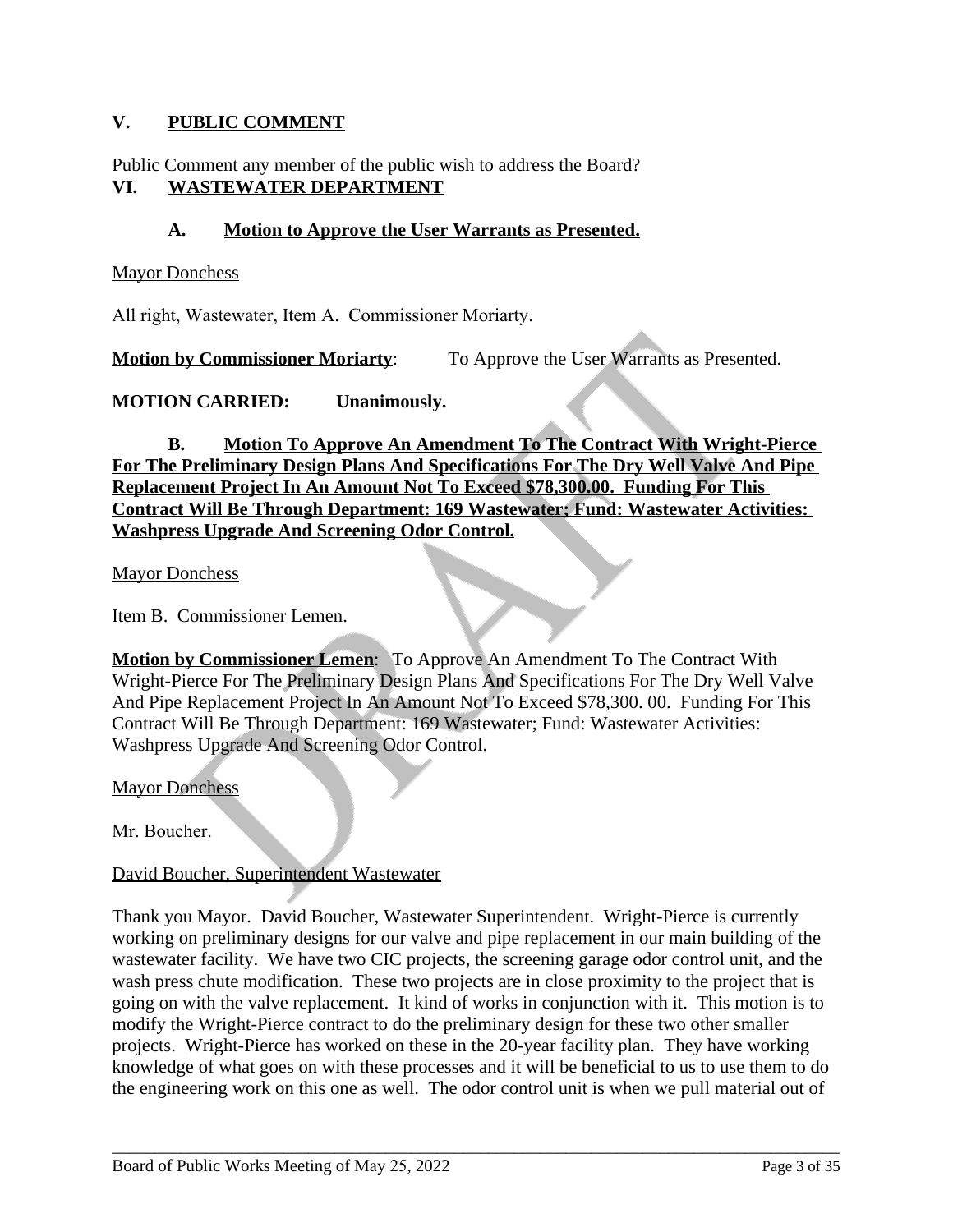the wastewater that could damage our pumps; it goes into a garage into a dumpster, which the odors are pretty nasty so this currently has no odor control to it. And the other one is when the materials come up it gets squeeze washed, and put into the can. Because of the design of the chute, it's up against the ceiling, so it clogs up often with sand, so it has to be modified and lowered so nothing clogs in the system because we have maintenance crews that tear it apart all the time to clean it out.

# Mayor Donchess

Discussion or questions?

# **MOTION CARRIED: Unanimously.**

**C. Motion To Approve Change Order No. 1 For The Purchase Of Chemical Sodium Hypochlorite In The Amount Of \$28,000.00 From Borden & Remington Of Fall River, MA. Funding Will Be Through Department: 169 Wastewater; Fund: Wastewater; Account Classification: 61 Supplies & Materials** 

Mayor Donchess

Item C. Commissioner Shea.

**Motion by Commissioner Shea**: **To Approve Change Order No. 1 For The Purchase Of Chemical Sodium Hypochlorite In The Amount Of \$28,000.00 From Borden & Remington Of Fall River, MA. Funding Will Be Through Department: 169 Wastewater; Fund: Wastewater; Account Classification: 61 Supplies & Materials** 

### David Boucher, Superintendent Wastewater

Thank you. Dave Boucher, Wastewater Superintendent. The sodium hypochlorite is the disinfection product that we use to disinfect the wastewater before it goes to the river. We had budgeted based off of historical usage. We had some heavy rain falls, we ended up using a lot more hypochlorite at the beginning of the season than we expected, so this amount would cover the remaining purchases to get us through the rest of this fiscal year.

Mayor Donchess

Discussion?

# **MOTION CARRIED: Unanimously.**

**D. Motion To Approve Change Order No. 1 For The Purchase Of Chemical Polymer From Polydyne Of Riceboro, GA In The Amount Of \$39,000.00. Funding Will Be Through Department: 169 Wastewater; Fund: Wastewater; Account Classification: 61 Supplies & Materials.**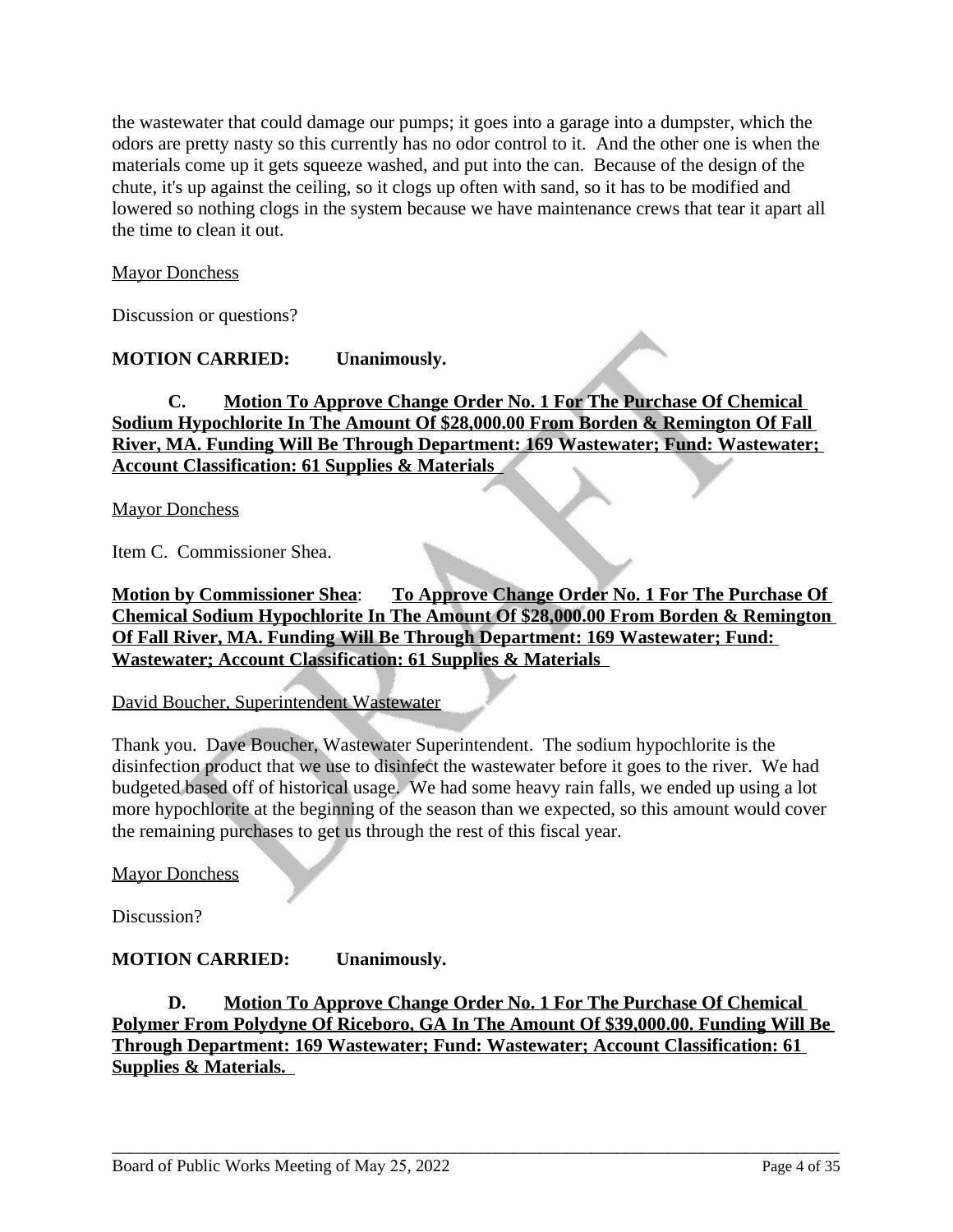### Mayor Donchess

Item D. Commissioner Moriarty.

**Motion by Commissioner Moriarty**: To Approve Change Order No. 1 For The Purchase Of Chemical Polymer From Polydyne Of Riceboro, GA In The Amount Of \$39,000.00. Funding Will Be Through Department: 169 Wastewater; Fund: Wastewater; Account Classification: 61 Supplies & Materials.

Mayor Donchess

Mr. Boucher.

David Boucher, Superintendent Wastewater

Thank you Mayor. Similarly, we purchase this at the beginning of the year. We used historical data to gauge how much we'd need for money. We had some supply chain issues with Polymer. It's the chemical that we use to bind the sludge to remove water from it to dry it up. We had to purchase smaller amounts just to make sure that we had some. The smaller amounts we purchased in totes was more expensive than the bulk deliveries we get, so that chewed up some of the funding, so the money being asked for is to get us through the rest of this fiscal year.

Mayor Donchess

We might need you on the next one too.

# **MOTION CARRIED: Unanimously.**

# **VII. BOARD OF ALDERMEN REFERRAL**

A**. R-22-029 - Authorizing The Mayor And City Treasurer To Borrow An Amount Not To Exceed Six Million Nine Hundred Thousand Dollars (\$6,900,000.00) Through The Issuance Of Bonds And/Or A Loan Through The New Hampshire Department Of Environmental Services State Revolving Loan Fund For The Wastewater Treatment Plant Dry Well Valve Replacement Project**.

**Mayor Donchess** 

Ah, yes, this is a Board of Aldermen referral. Commissioner Lemen.

**Motion by Commissioner Lemen**: R-22-029 - To Authorize The Mayor And City Treasurer To Borrow An Amount Not To Exceed Six Million Nine Hundred Thousand Dollars (\$6,900,000.00) Through The Issuance Of Bonds And/Or A Loan Through The New Hampshire Department Of Environmental Services State Revolving Loan Fund For The Wastewater Treatment Plant Dry Well Valve Replacement Project.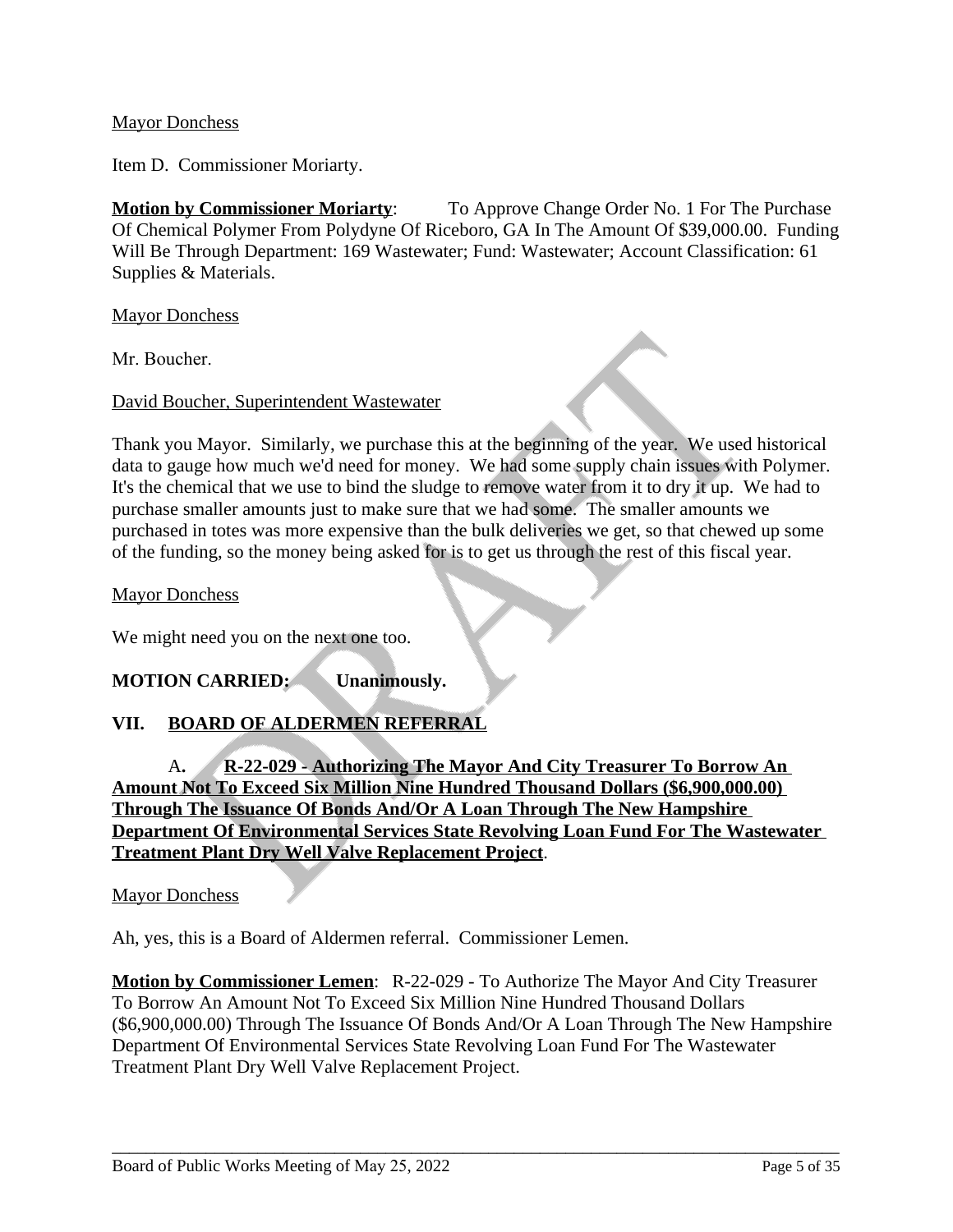### David Boucher, Superintendent Wastewater

Okay, thank you. This project is the valve and pipe replacement. All the wastewater that comes to the wastewater facility goes through one main pipe. It's a 36 inch steel pipe and pushed up two-stories. During our 20-year facility plan we did some pipe thickness testing of this pipe. It has significant wear, so it needs to be replaced. Plus we have a series of large valves that also need to be replaced because they are not holding sewage back, so we can't shut down the valves so we can replace parts or work on our pumps. This is to replace all that. Part of the challenge to this is up to 50 million gallons a day can flow through these pipes. To do this project we have a bypass set up. It's a temporary bypass unfortunately. We looked at putting in a permanent one, but due to the location, because it is two-stories underground and in our facility there is not enough room to do that, so they do a temporary bypass while they're replacing all this piping. Can answer any other questions, if you have any.

Mayor Donchess

Questions?

# **MOTION CARRIED: Unanimously.**

# **VII. SOLID WASTE DEPARTMENT**

**A. Motion To Award A Three-Year Contract For The Transportation And Processing Of The City Of Nashua's Single-Stream Recyclables At An Annual Cost Of \$400,000.00 To Casella Recycling LLC Of Charlestown, MA, Pending Approval Of The FY23 Operating Budget, And Subject To Annual Budget Approvals. The Term Of This Contract Will Be From July 1, 2022 Through June 30, 2025. Funding Through Department 168 Solid Waste; Fund: Solid Waste; Account Classification: 55 Other Contracted Services.**

### Mayor Donchess

Thank you very much. We're now into the Solid Waste Department. Item A, Commissioner Shea.

**Motion by Commissioner Shea:** To Award A Three-Year Contract For The Transportation And Processing Of The City Of Nashua's Single-Stream Recyclables At An Annual Cost Of \$400,000.00 To Casella Recycling LLC Of Charlestown, MA, Pending Approval Of The FY23 Operating Budget, And Subject To Annual Budget Approvals. The Term Of This Contract Will Be From July 1, 2022 Through June 30, 2025. Funding Through Department 168 Solid Waste; Fund: Solid Waste; Account Classification: 55 Other Contracted Services.

### Jeffrey Lafleur, Superintendent, Solid Waste

Jeff Lafleur, superintendent of Solid Waste. We went out to bid to get processors and hauling for all of our single stream recyclables that we take into our facility. We ended up getting three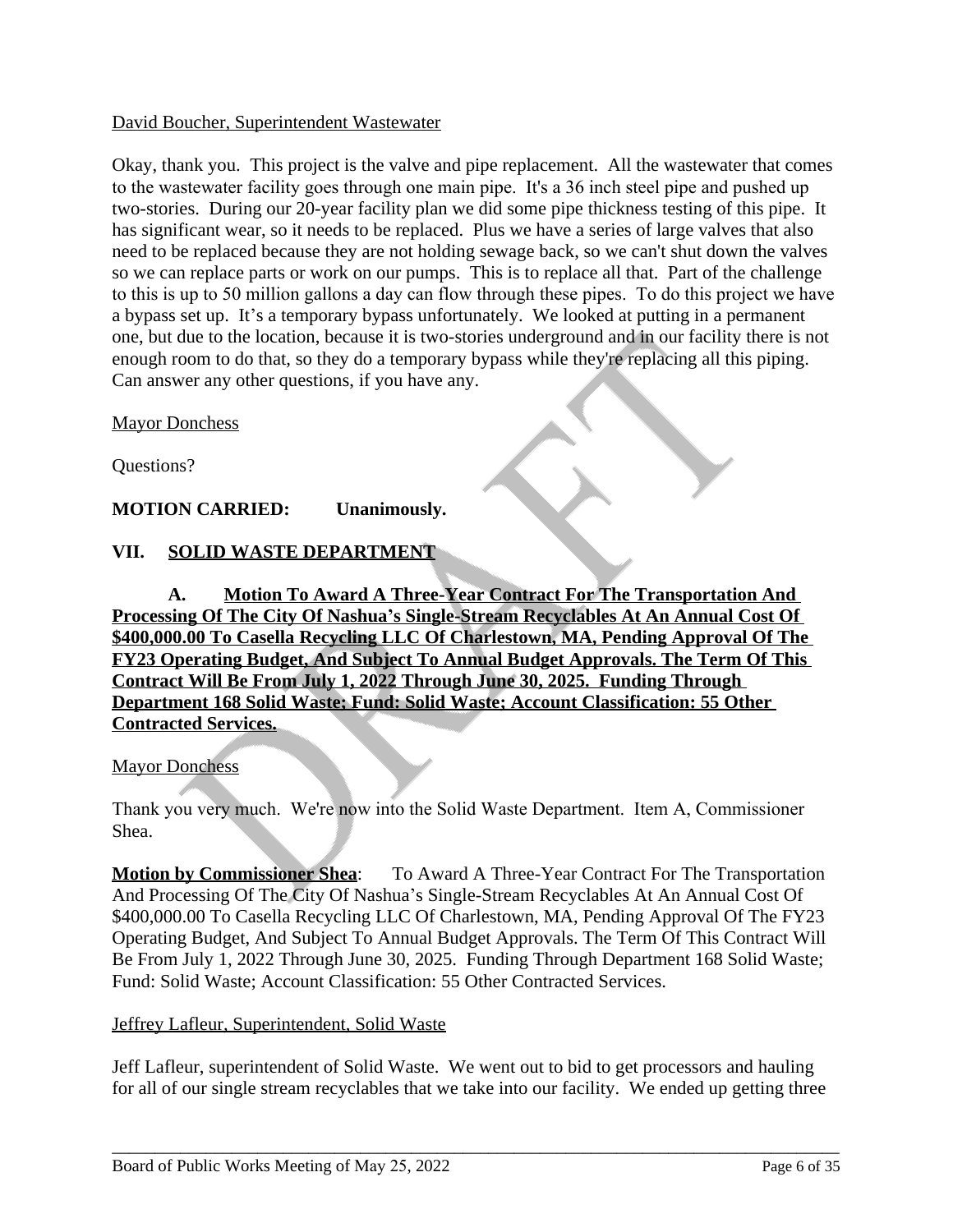bids back. We did an analysis and come to find out Casella, who has been working with us for 12 plus years, 15 plus years, won the bid again. They are the lowest bidder on this project. They'll be hauling our recycling right out of our facility again.

## *Discussion:*

### Mayor Donchess

Questions? Commissioner Shea.

#### Commissioner Shea

I know that there has been kind of a paradigm shift for single street recycling and the value of these products on the market due to the Chinese shifting their policy. What's the state of that these days?

#### Mr. Lafleur

We actually just got an invoice today from Casella. We're making \$3.40 a ton on recycling. So it shifted back to a positive for us.

#### Commissioner Shea

Oh, that's great. And how deep in the hole were we at our worst point?

#### Mr. Lafleur

At our worst point we were shipping out recycling at \$150.00 a ton, so we were paying \$150.00 a ton. Again, the markets fluctuate a lot, from month to month, so next month we could be paying \$10.00 a ton, we could be making money, we just don't know because it's so volatile.

\_\_\_\_\_\_\_\_\_\_\_\_\_\_\_\_\_\_\_\_\_\_\_\_\_\_\_\_\_\_\_\_\_\_\_\_\_\_\_\_\_\_\_\_\_\_\_\_\_\_\_\_\_\_\_\_\_\_\_\_\_\_\_\_\_\_\_\_\_\_\_\_\_\_\_\_\_\_\_\_\_\_\_\_\_

### Commissioner Shea

Yeah, and inflation on things like aluminum and all of that stuff has a big part in it, huh?

### Mr. Lafleur

Exactly.

Commissioner Shea

Appreciated it. Thank you.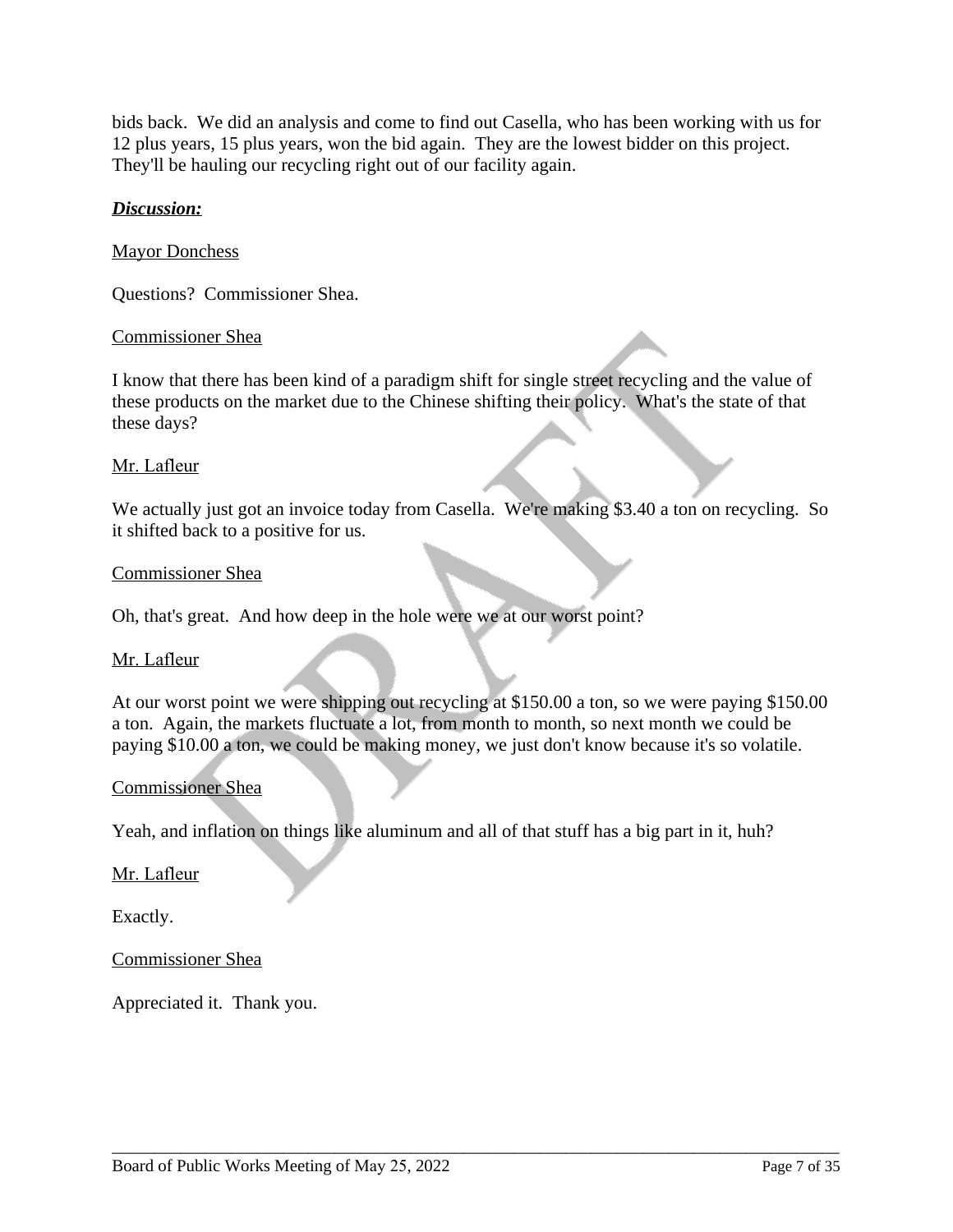# **Mayor Donchess**

--and the \$400,000.00, is contingent, I mean that is, could be spent, but maybe not depending on what the cost—

### Mr. Lafleur

--exactly, that's just an estimate of how much it could possibly cost us--

### Mayor Donchess

--it could be zero.

### Mr. Lafleur

It could be zero, it could be a positive, we're not 100% sure. We go with what we've budgeted five years ago when we were making money. We have to take our worst case scenario and just to be safe to have the money ready to go if we do need to use it.

#### Mayor Donchess

Commissioner Moriarty.

### Commissioner Moriarty

Thank you. Okay, so based on the \$400,000.00 is a cap, it's a top number, it can't go higher than that?

### Mr. Lafleur

It could if it reaches the--we had it happen I think two years ago we had to extend it or ask for more money. I did an average; it covers us for about 3,000 tons of material at the worst case scenario. As I said, we came back I think two years ago for an added amount to cover us to the end of the year. This could happen again, but we feel very confident that we should be fine.

\_\_\_\_\_\_\_\_\_\_\_\_\_\_\_\_\_\_\_\_\_\_\_\_\_\_\_\_\_\_\_\_\_\_\_\_\_\_\_\_\_\_\_\_\_\_\_\_\_\_\_\_\_\_\_\_\_\_\_\_\_\_\_\_\_\_\_\_\_\_\_\_\_\_\_\_\_\_\_\_\_\_\_\_\_

### Commissioner Shea

--and, and--

#### Mayor Donchess

--go ahead.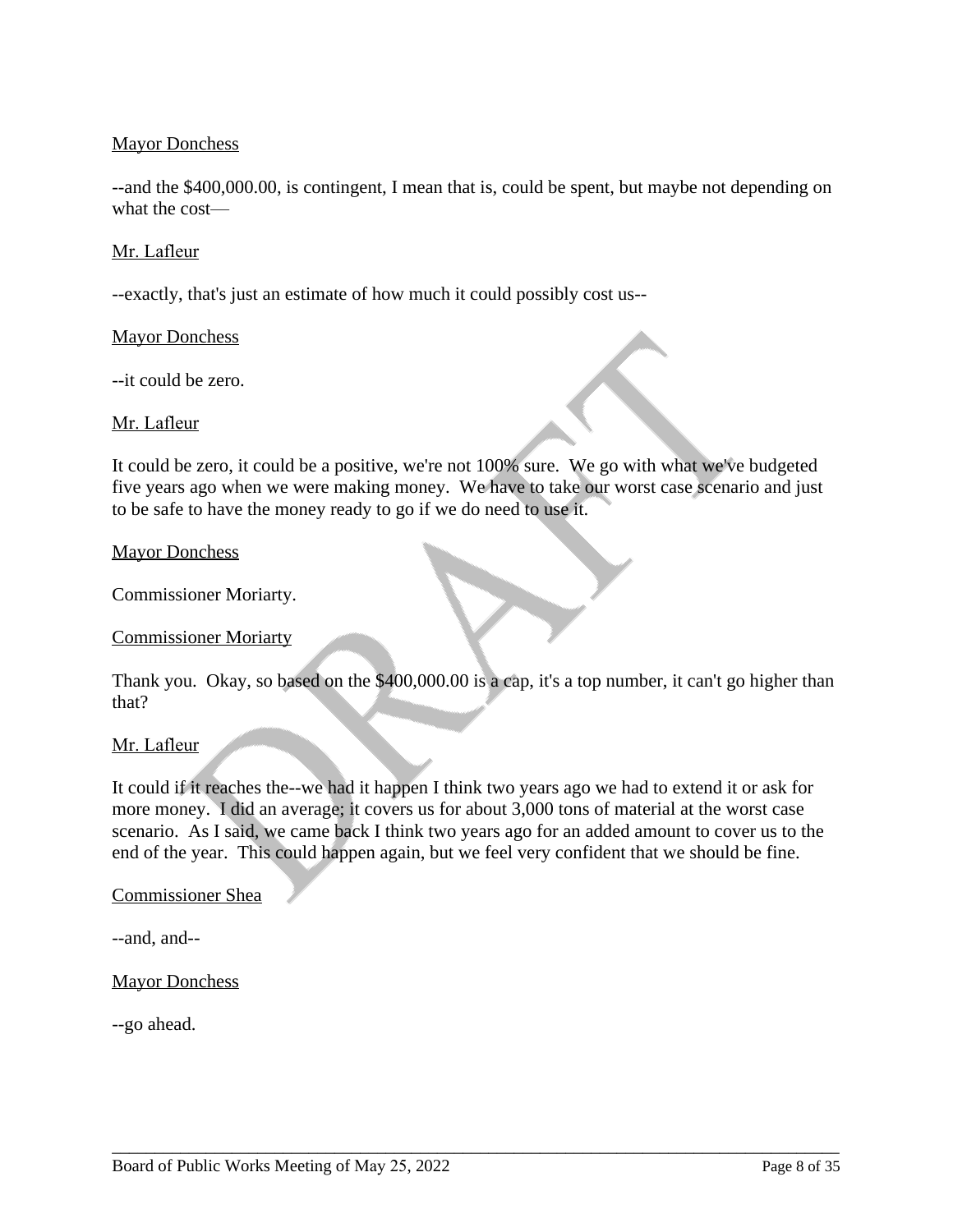### Commissioner Shea

And, and if this approved amount of funding is not spent, and there were some desire to use it towards something else would that come back before the Board, or is there some kind of like-for-like window within which this funding could be repurposed for other contracting services?

### Mr. Lafleur

Typically what we do in my department is we escrow, or we encumber the money, so \$400,000.00, will come out of my other contracted services and be encumbered into a fund that is set-aside just for this. So, yes, if we wanted to use the money for something else I would have to come ask for approvals to take it out of that line and use it somewhere else.

#### Commissioner Shea

Thank you.

Lisa Fauteux, Director, Division of Public Works

Let me just clarify that. You wouldn't need permission to transfer it. What you would need the permission for is to expend it on something.

#### Mayor Donchess

Commissioner Moriarty.

#### Commissioner Moriarty

Thank you. Just a further question on recycling because we did invest in the covering to keep the recyclables dry and so the weight is less. How did that all play out with the contract?

### Mr. Lafleur

It worked out in our favor that we weren't paying the water weight or the snow that fell on top of the recycling so when the markets were really bad, we were paying a less amount so we didn't have to pay for the water or the snow getting loaded into the trucks. The tarp itself made its money back easily.

#### Commissioner Moriarty

Great! **Mayor Donchess** 

And, did that have something to do with the three bidders because in the past we haven't had three bidders.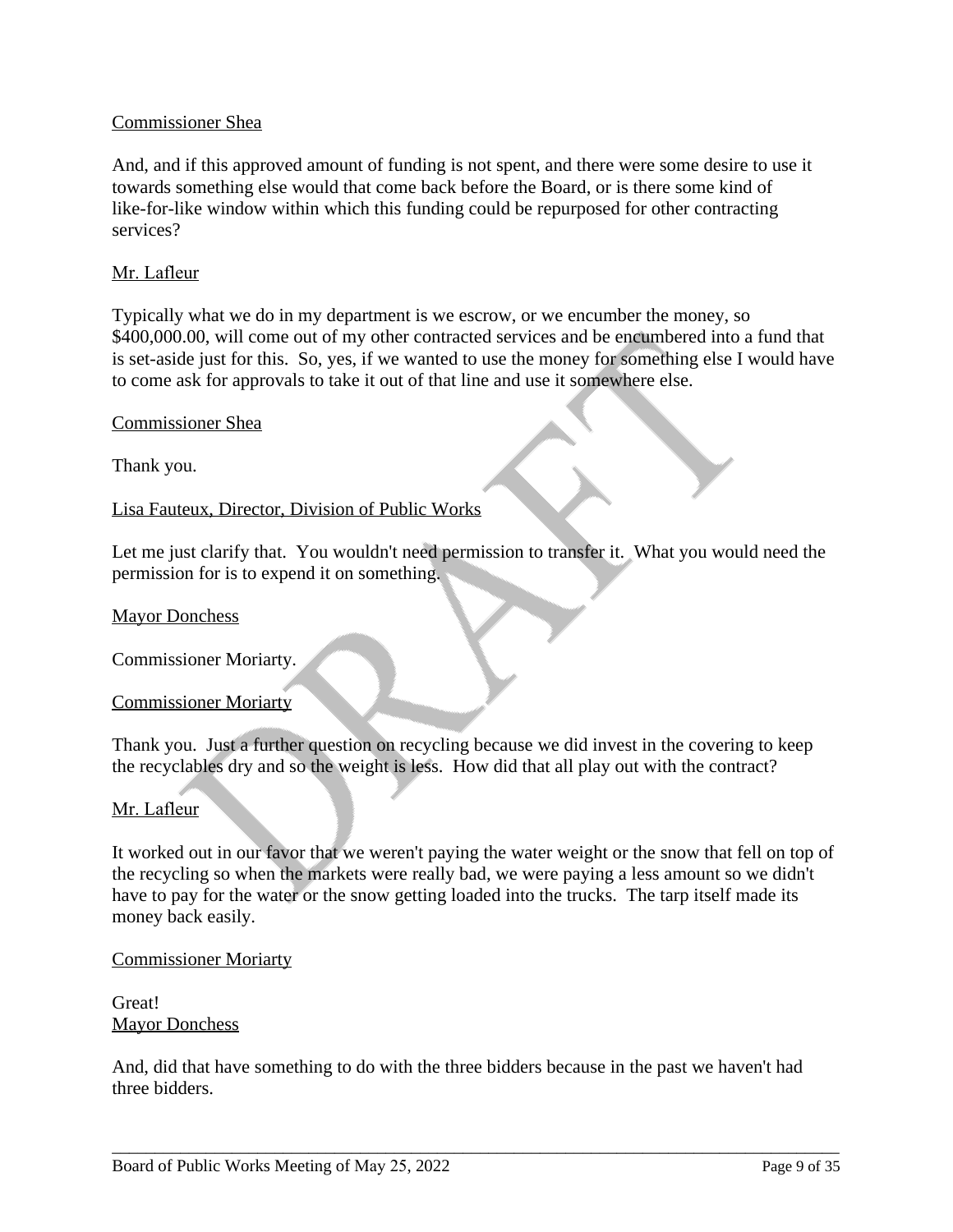# Mr. Lafleur

Yes. And that's why specifically one of the vendors bid on this because we did put a cover up.

# Mayor Donchess

All right, any other questions, comments?

# **MOTION CARRIED: Unanimously.**

# **B. Motion To Approve The Purchase Of A Set Of 4 Wheels And Teeth For The Caterpillar 826K Compactor From Caron Compactor Company Of Escalon, CA In The Amount Of \$63,525.00. Funding Through Department 168 Solid Waste; Fund: Solid Waste; Account Classification: 54 Vehicle Repairs & Maintenance.**

### **Mayor Donchess**

Item B. Commissioner Moriarty.

**Motion by Commissioner Moriarty:** To Approve The Purchase Of A Set Of 4 Wheels And Teeth For The Caterpillar 826K Compactor From Caron Compactor Company Of Escalon, CA In The Amount Of \$63,525.00. Funding Through Department 168 Solid Waste; Fund: Solid Waste; Account Classification: 54 Vehicle Repairs & Maintenance.

# Jeffrey Lafleur, Superintendent, Solid Waste

Jeff Lafleur, superintendent of Solid Waste. These wheels are the wheels that are on our big compactor, which crushes the trash and compacts the trash to get us the most airspace and best usage of our airspace at the landfill. The teeth that are on this compactor are getting worn-down so much that it is not compacting 100% property. It is something that happens every 3 to 5 years that we have to do it. Just like the wheels on a vehicle when they get bald you have to change them up. We had an option to cut the teeth off of this and weld them on, which actually came out at a higher price than buying these four wheels from Caron Compactor. I've been doing a lot of talking with them. We specifically buy from Caron because they're superior wheels. They're actually giving us a good trade-in and for this price we are saving about \$13,000.00, instead of just buying teeth and having them welded on.

# **MOTION CARRIED: Unanimously.**

# **IX. STREET DEPARTMENT**

**A. Motion To Approve Change Order No. 2 To The 2020 Pavement Markings Contract With K5 Corporation Of Rockland, MA In The Amount Of \$162,000.00. Funding For This Contract Is Through Department 161: Streets; Fund: General; Account Classification: 54 Other Services.**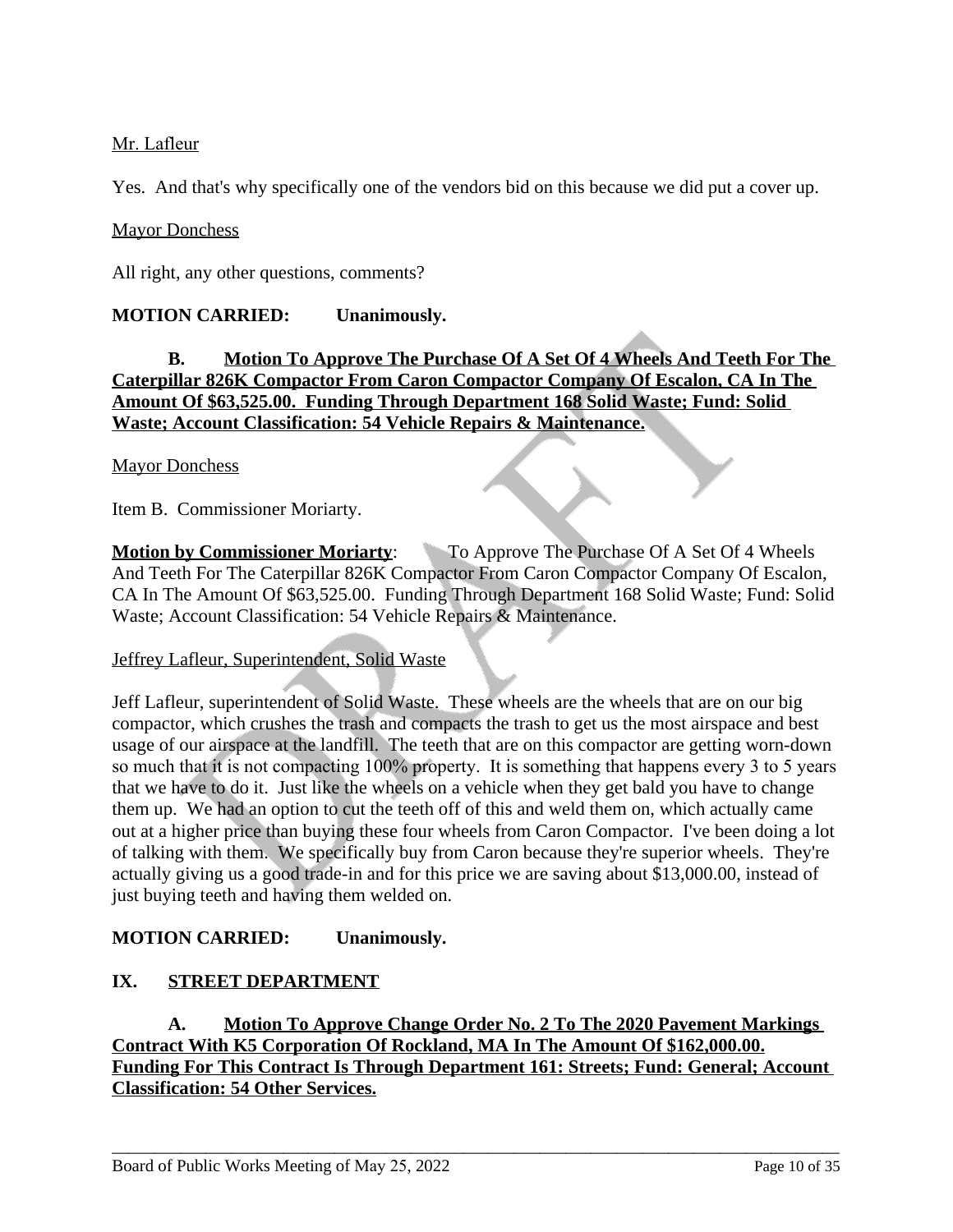# Mayor Donchess

Thank you very much. Now we're on to the Street Department. Item A, Commissioner Lemen.

**Motion by Commission Lemen:** To Approve Change Order No. 2 To The 2020 Pavement Markings Contract With K5 Corporation Of Rockland, MA In The Amount Of \$162,000.00. Funding For This Contract Is Through Department 161: Streets; Fund: General; Account Classification: 54 Other Services.

Mayor Donchess

Mr. Ibarra.

## Jonathan Ibarra, Superintendent, Street Department

Thank you Mr. Mayor. Jon Ibarra, Street Superintendent. So K5 Corporation was awarded back in June 2020, our striping contract. We contacted them and asked them if they'd hold their price in this market that phenomenal. They agreed to do so. So, I'd like to encumber our operating budget monies for striping into the existing contract. They do our long lines, our crosswalks, our thermalplast work that's letters and symbols, stop bars, stuff like that. Any questions, I'd be happy to answer.

## **MOTION CARRIED: Unanimously.**

B. **Motion To Approve Change Order No. 1 To The Fimbel Garage Door Contract With Fimbel Garage Doors Of Merrimack, NH In The Amount Of \$61,615.70. Funding For This Contract Is Through Department 161: Streets; Fund: Escrow; Activity: Garage Door Replacement.**

Mayor Donchess

Street Department, Item B. Commissioner Shea.

**Motion by Commissioner Shea**: To Approve Change Order No. 1 To The Fimbel Garage Door Contract With Fimbel Garage Doors Of Merrimack, NH In The Amount Of \$61,615.70. Funding For This Contract Is Through Department 161: Streets; Fund: Escrow; Activity: Garage Door Replacement.

### Jonathan Ibarra, Superintendent, Street Department

Jon Ibarra, Superintendent of Street Department. Back in November 2021, we went out to bid for replacement of our overhead doors, or at least 5 doors that were earmarked as the worst of the worst. We had money in escrow to cover that bid. Not knowing where they came in we chose five after they secured the bid, we found that we had money left. Knowing this I asked if they would hold their price and we could get more work done. They agreed to do so. So, with the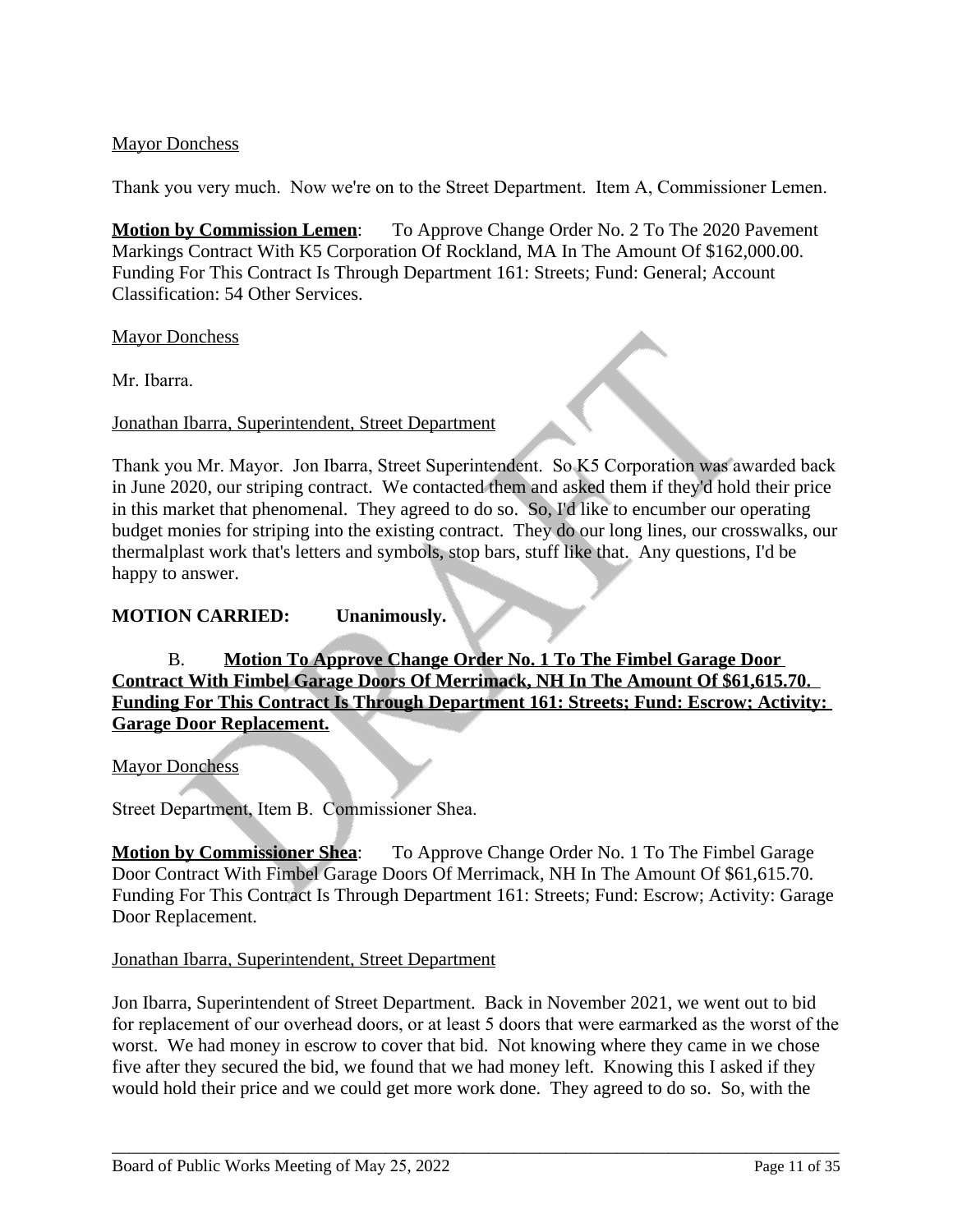balance of the money we earmarked six more doors and I'd like to get this change order approved and change those doors.

### Commissioner Lemen

We only have one garage, right? It's the one that we toured where the birds flew in through the holes in the doors?

Mr. Ibarra

That is correct?

Commissioner Lemen

Okay.

*[Laughter]*

You can see where I'm going with this?

Mr. Ibarra

Yes.

Commissioner Shea

Will we be all shored up after that, or will there be more work to do to keep the birds from coming in?

Mr. Ibarra

That should secure the bird traffic--

Commissioner Shea

Squirrels--

Mr. Ibarra

--there is plenty more work to do over there. Those doors are the original doors and they're in poor shape due to the corrosive environment that we're working with all the salt. But, out of the 26 that gets us 11, so we're putting a dent in it.

Mayor Donchess

Thank you, Mr. Ibarra.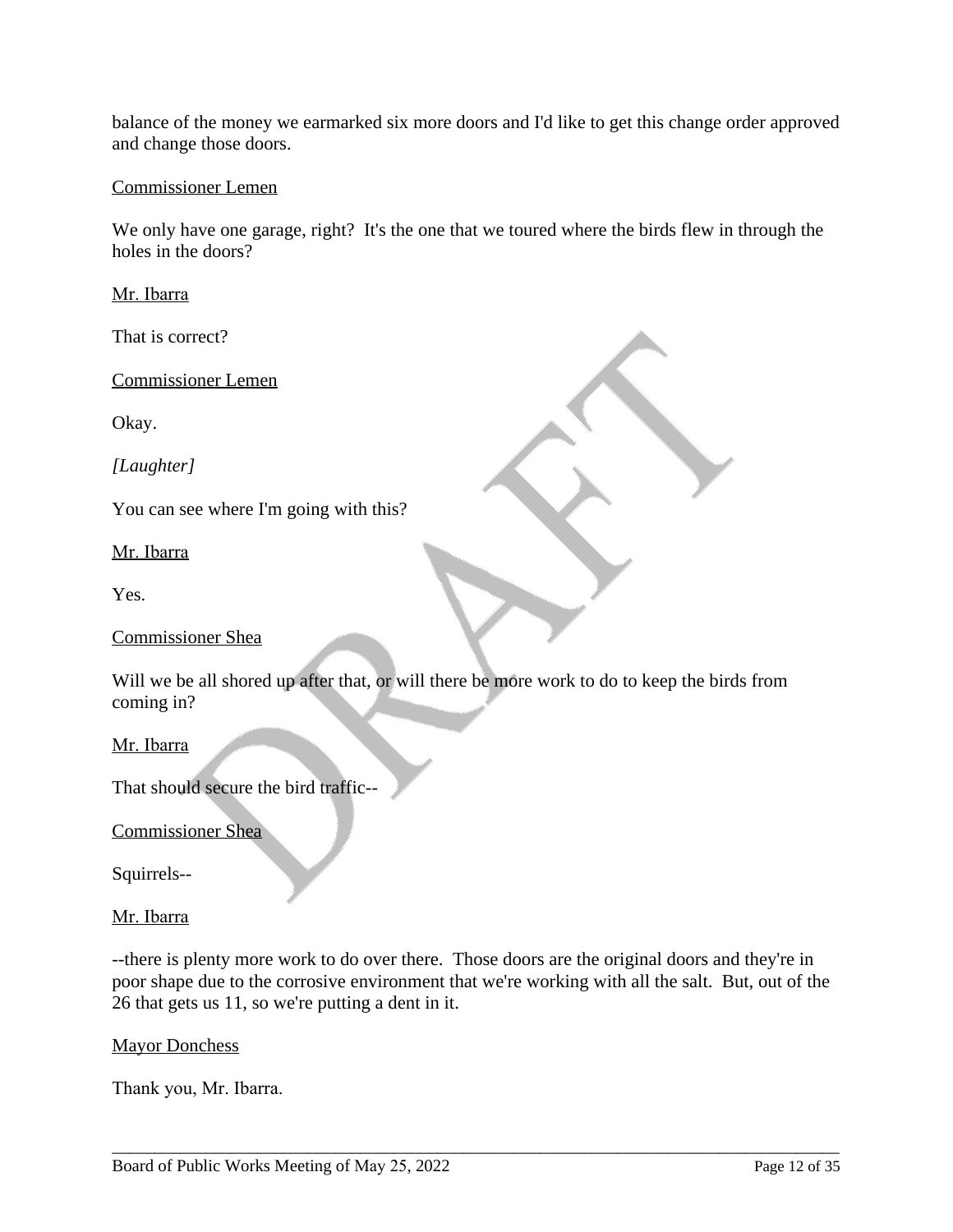## Mr. Ibarra

Thank you all, have a good evening.

# **MOTION CARRIED: Unanimously.**

## **X. ENGINEERING DEPARTMENT**

### **A. Motion To Approve The Sewer Service Permits And Fees As Submitted.**

#### **Mayor Donchess**

Engineering Department. Item A, Commissioner Moriarty.

**Motion by Commissioner Moriarty**: To Approve The Sewer Serviced Permits And Fees As Submitted.

### **MOTION CARRIED: Unanimously.**

## **B. Motion To Approve Pole License Petition No. 21-1616.**

Mayor Donchess

Item B, Commissioner Lemen.

### **Motion by Commissioner Lemen**: To Approve Pole License Petition No. 21-1616.

Mayor Donchess

Any discussion?

# **MOTION CARRIED: Unanimously.**

**C. Motion To Approve The Engineering Contract For Pavement Management Services With Stantec Consulting Service, Inc. Of Burlington, MA In An Amount Not To Exceed \$31,700.00. Funding Will Be Through Department: 160 Admin/Engineering; Fund: Bond; Activity: Paving.** 

Mayor Donchess

Item C, Commissioner Shea.

**Motion by Commissioner Shea:** To Approve The Engineering Contract For Pavement Management Services With Stantec Consulting Service, Inc. Of Burlington, MA In An Amount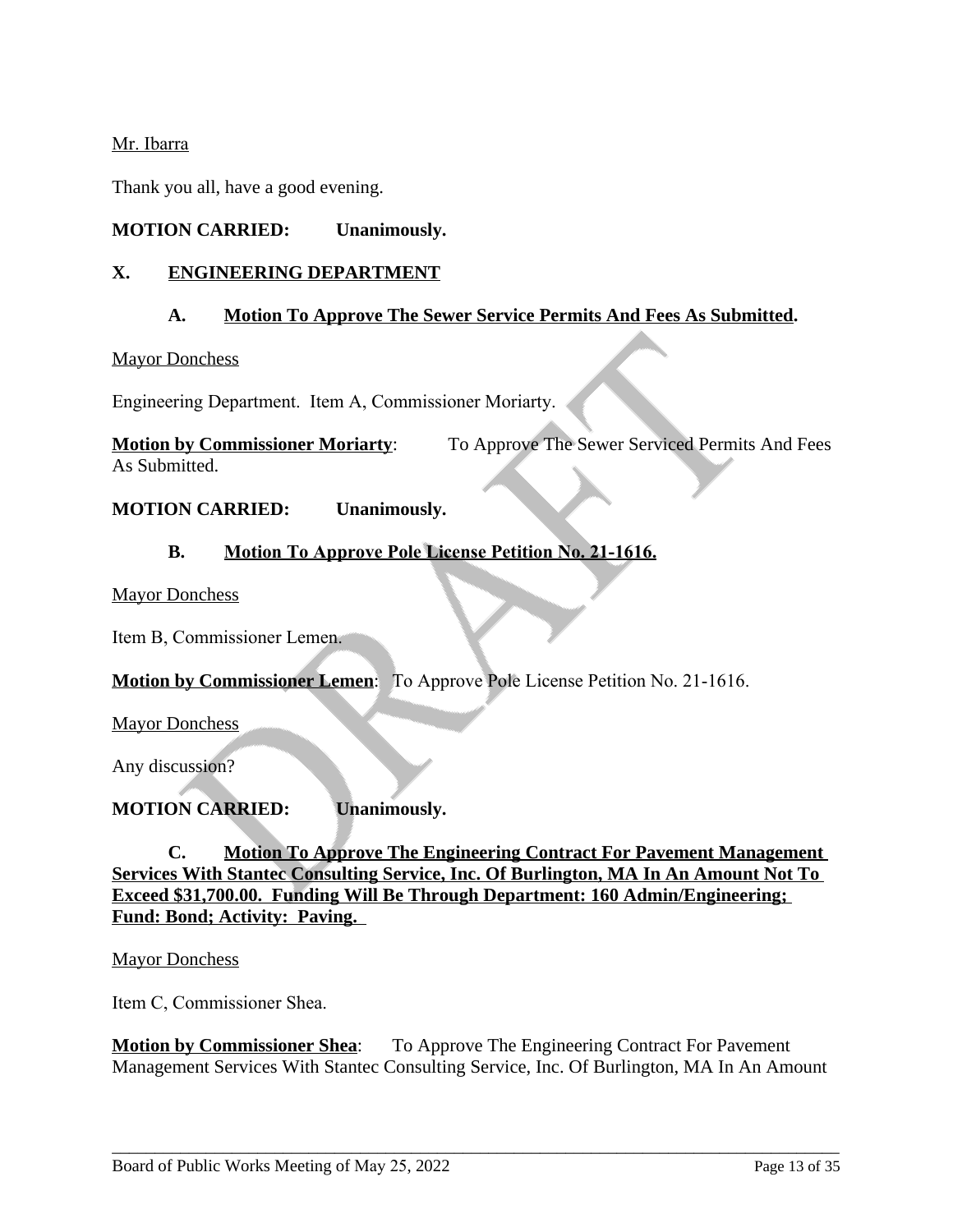Not To Exceed \$31,700.00. Funding Will Be Through Department: 160 Admin/Engineering; Fund: Bond; Activity: Paving.

Mayor Donchess

Mr. Hudson.

Dan Hudson, P.E., City Engineer

Thank you Mr. Mayor. Dan Hudson, City Engineer. We've been working with Stantec since 2016. They help us with our pavement management program. Each year they assess a third of the City, and we do that on a rotating basis updating our PCIs, or Paving Condition Indexes. This is a continuation of the work we've previously done and will do a third of the City this year as well. This year it's the southern third.

Mayor Donchess

Anyone?

Commissioner Shea

I do have a question.

Mayor Donchess

Commissioner Shea.

Commissioner Shea

Do we often bond amounts of this size? It seems very small for something--am I correct in my understanding that this is a bond--

\_\_\_\_\_\_\_\_\_\_\_\_\_\_\_\_\_\_\_\_\_\_\_\_\_\_\_\_\_\_\_\_\_\_\_\_\_\_\_\_\_\_\_\_\_\_\_\_\_\_\_\_\_\_\_\_\_\_\_\_\_\_\_\_\_\_\_\_\_\_\_\_\_\_\_\_\_\_\_\_\_\_\_\_\_

Mayor Donchess

It's part of a much bigger-

Commissioner Shea

Bigger bond?

Mayor Donchess

Yeah. It's part of the paving bond.

Commissioner Shea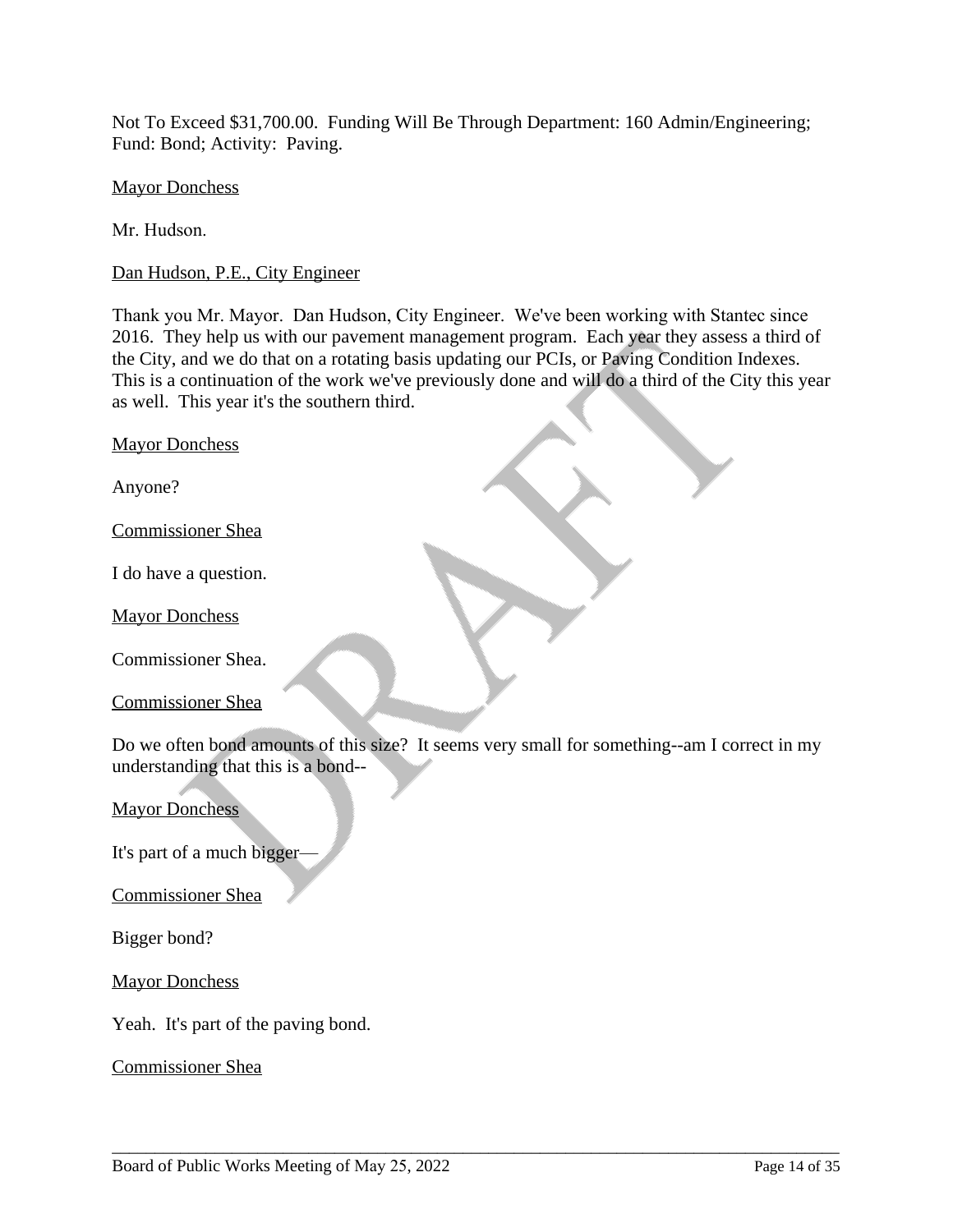Okay.

### **Mayor Donchess**

And because it's related to the paving contract we pay it out of that.

Commissioner Shea

(Inaudible) okay.

#### Mayor Donchess

So this bond is, you know, we've been bonding \$7.5 million a year, so it's just part of a much larger—

#### Commissioner Shea

--out of that \$7.5 million. Okay, and it's the expense that we're approving whereas the bond is already--

### Mayor Donchess

Correct.

### **Lisa Fauteux, Director, Division of Public Works**

That's correct.

Commissioner Shea

That's great thank you.

**Mayor Donchess** 

Now in a related subject, well why don't we vote and then I'll mention it. Any other questions, comments?

### **MOTION CARRIED: Unanimously.**

#### Mayor Donchess

I was invited to go to a national company called GSSI, which I had not, you know, wasn't familiar with and the site on Simon Street where Ferrofluidics used to be if you remember them. The GSSI expertise has to do with using radar to detect things under the surface of the ground, the pavement, the ice, you know things like this. One of their applications is that they can detect, they can determine the compaction level of asphalt. They now have a product that can do that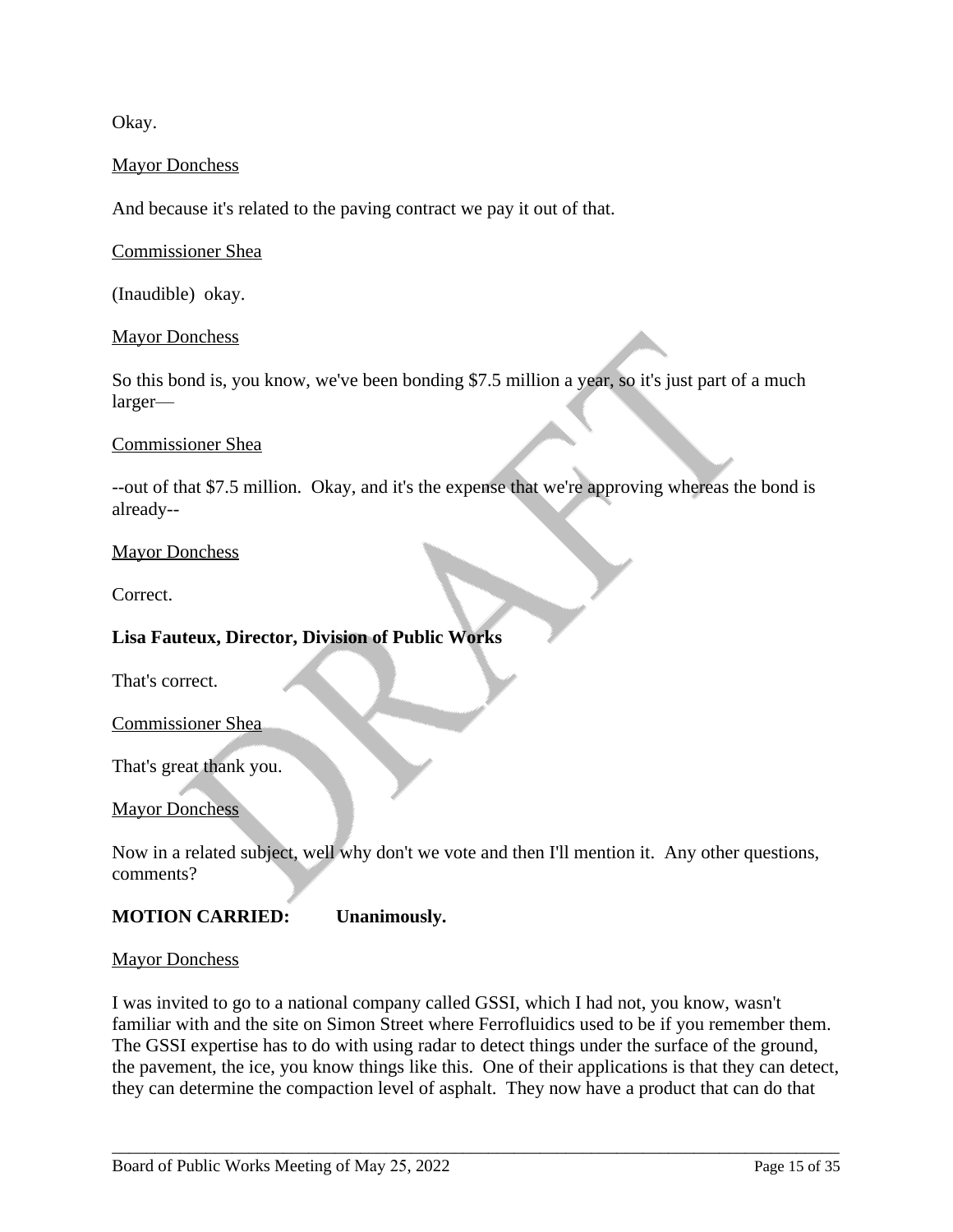and the compaction needs to be between 93% and 96% to have maximum durability. And that means somewhere between 7% and 4% oxygen levels or pockets, is the ideal situation. So, I didn't know that this was one of their products, so we're going to go back over there and kind of check it out with Director Fauteux and maybe Mr. Hudson, Mark Sanders and just see if it would have an application for us. Do we check compaction now?

## Mr. Hudson

We do check compaction. We contract with SW Cole, they're doing the plant material and testing and all those sorts of things, but also we do some compaction testing. It's not a full pavement width but we do representative samples.

Mayor Donchess

And how is that done?

Mr. Hudson

Typically, there's pavement cores taken and then that is tested.

### Mayor Donchess

So these things you drive, you can either, there's a handheld device or a larger vehicle kind of thing, or it can be mounted on a paving machine.

Mr. Hudson

Right.

### Mayor Donchess

So they can determine it as they go. So, there's no penetration of the asphalt. It is kind of interesting.

\_\_\_\_\_\_\_\_\_\_\_\_\_\_\_\_\_\_\_\_\_\_\_\_\_\_\_\_\_\_\_\_\_\_\_\_\_\_\_\_\_\_\_\_\_\_\_\_\_\_\_\_\_\_\_\_\_\_\_\_\_\_\_\_\_\_\_\_\_\_\_\_\_\_\_\_\_\_\_\_\_\_\_\_\_

Commissioner Lemen

Can you do anything to fix the compaction after it is already--

Mayor Donchess

Probably not.

Commissioner Lemen

Oh, okay.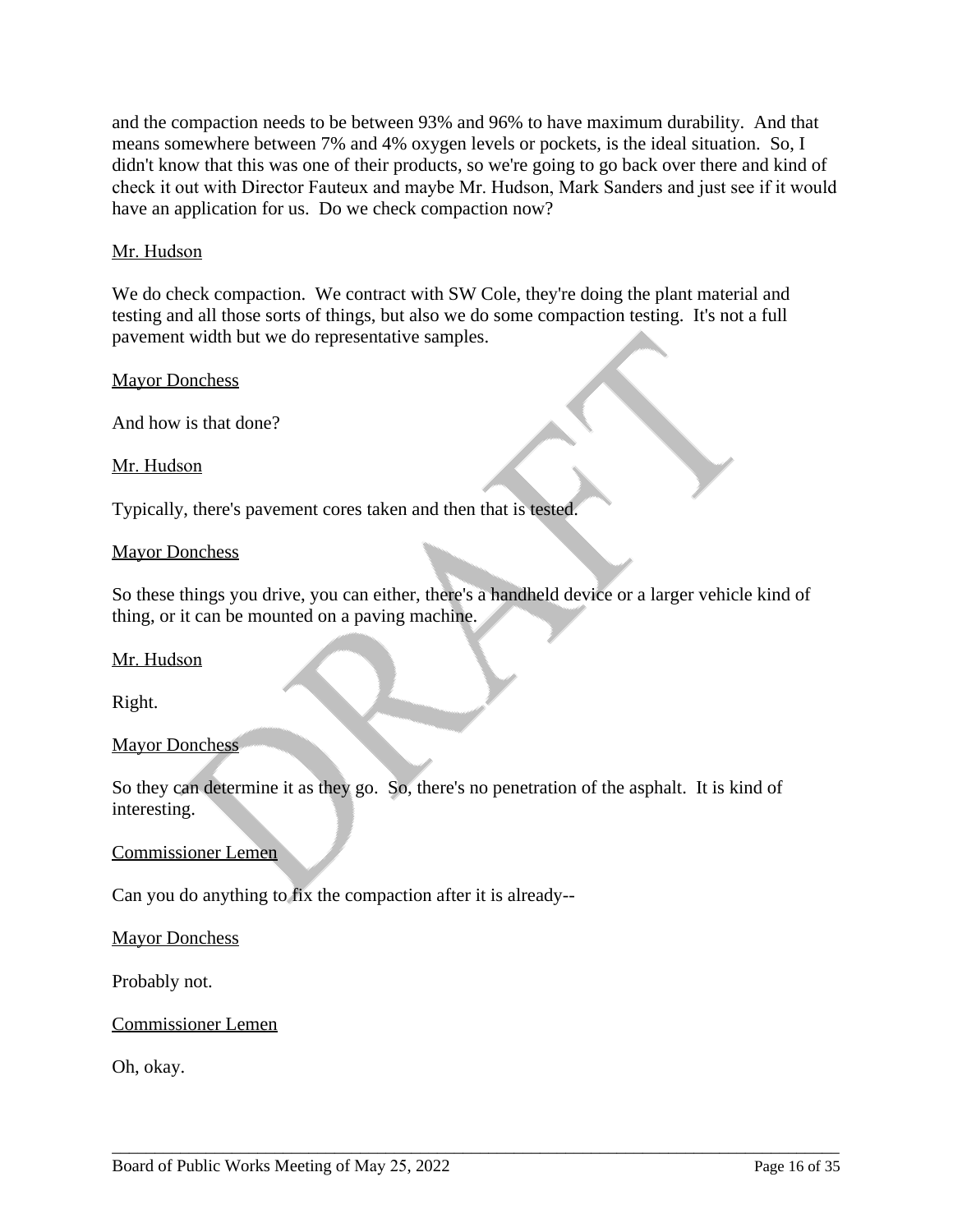### Mayor Donchess

But, the one that, as they explained it, I mean you would have to check this out, but as they explained it, and it seems like they know what they're talking about. I mean they're involved in a lot of different things. If you use it on a roller, paving roller it determines the compaction as you're going along so that if the compaction were less than ideal it would tell the operator you should do more rolling. So it can do it as the asphalt is being applied. But, they have other applications, you know, they're using archeology in the ice caps to look down and various things. They say they are the only U.S. competitor in this market. With this kind of equipment. Anyway, kind of interesting.

### Mr. Hudson

That is interesting. I am aware of that type of technology, but we haven't today implemented that in our paving program.

### Mayor Donchess

Anyway, we could go over there and --

Mr. Hudson

That would great--

Mayor Donchess

--talk to them and check it out. We'll arrange that soon.

**D. Motion To Approve The Engineering Services Contract For The Safe Transportation For Every Pedestrian Project With Hoyle, Tanner & Associates, Inc. Of Manchester, NH In An Amount Not To Exceed \$59,980.00. Funding Will Be Through Department: 160 Admin/Engineering, Fund: Grant & Prior Year Escrow, Activity: Rectangular Rapid Flashing Beacons STEP Grant.** 

Mayor Donchess

That was Item C. Item D, Commissioner Moriarty.

**Motion by Commissioner Moriarty**: To Approve The Engineering Services Contract For The Safe Transportation For Every Pedestrian Project With Hoyle, Tanner & Associates, Inc. Of Manchester, NH In An Amount Not To Exceed \$59,980.00. Funding Will Be Through Department: 160 Admin/Engineering, Fund: Grant & Prior Year Escrow, Activity: Rectangular Rapid Flashing Beacons STEP Grant.

\_\_\_\_\_\_\_\_\_\_\_\_\_\_\_\_\_\_\_\_\_\_\_\_\_\_\_\_\_\_\_\_\_\_\_\_\_\_\_\_\_\_\_\_\_\_\_\_\_\_\_\_\_\_\_\_\_\_\_\_\_\_\_\_\_\_\_\_\_\_\_\_\_\_\_\_\_\_\_\_\_\_\_\_\_

Dan Hudson, P.E., City Engineer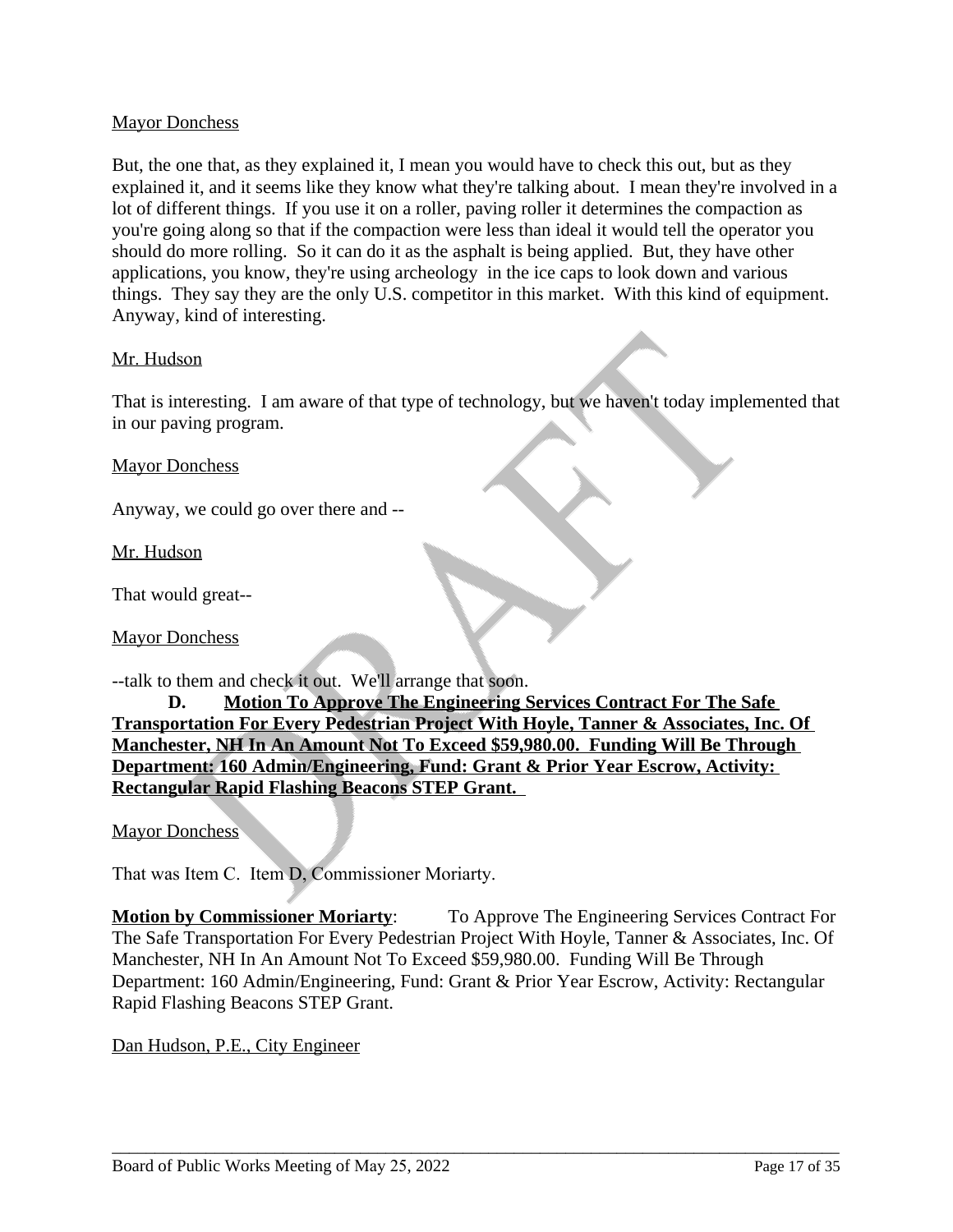The City was awarded a grant for this project as noted it's a safe transportation for every pedestrian program of STEP program. The grant included \$60,000.00 of design money, so we're going to work collaboratively with Hoyle, Tanner & Associates. We had selected them for roadway, bridge, traffic, and bicycle-pedestrian services. We are basically internal city staff engineering staff is working hand-in-hand with them. They'll do some of the design. They'll do some certain aspects of it as well in performance of this project. The project involves attempting to make pedestrian crossing safer. The grant specifically noted 20 locations in the downtown area, and those locations will be assessed. Primarily what the improvement is putting up the rectangular rapid flashing beacons like you see on Main Street. Those have been proven to be very effective at helping drivers be aware that there is crossing occurring and yielding to people crossing. It's an interesting and exciting project working through the DOT and Hoyle, Tanner will be our partner in it.

# *Discussion:*

Mayor Donchess

Commissioner Shea.

## Commissioner Shea

There were some folks who came in, I think it was before we started to serve, who raised the issue, or it might have been one of our first meetings, who raised the issue of, I think, was it East Hollis Street?

### Commissioner Lemen

Are you talking about across from Fotene's?

### Commissioner Shea

Fotene's, yeah, at Fotene's Market. I think Commissioner Moriarty had them come and speak, right? Is that area something that could be evaluated as part of this project?

### Mr. Hudson

Not as part of this project because this project is specific to other locations, but we do have a project planned, a West Hollis Street corridor study, which will look at the entire corridor including that specific location where unfortunately, there was a fatality that occurred. We will be looking in the near future and move that project ahead. I think we secured funding, or identified funding for it, so we'll be bringing that soon to the Board for approval.

\_\_\_\_\_\_\_\_\_\_\_\_\_\_\_\_\_\_\_\_\_\_\_\_\_\_\_\_\_\_\_\_\_\_\_\_\_\_\_\_\_\_\_\_\_\_\_\_\_\_\_\_\_\_\_\_\_\_\_\_\_\_\_\_\_\_\_\_\_\_\_\_\_\_\_\_\_\_\_\_\_\_\_\_\_

### Lisa Fauteux, Director, Division of Public Works

You should see that in our June meeting for approval.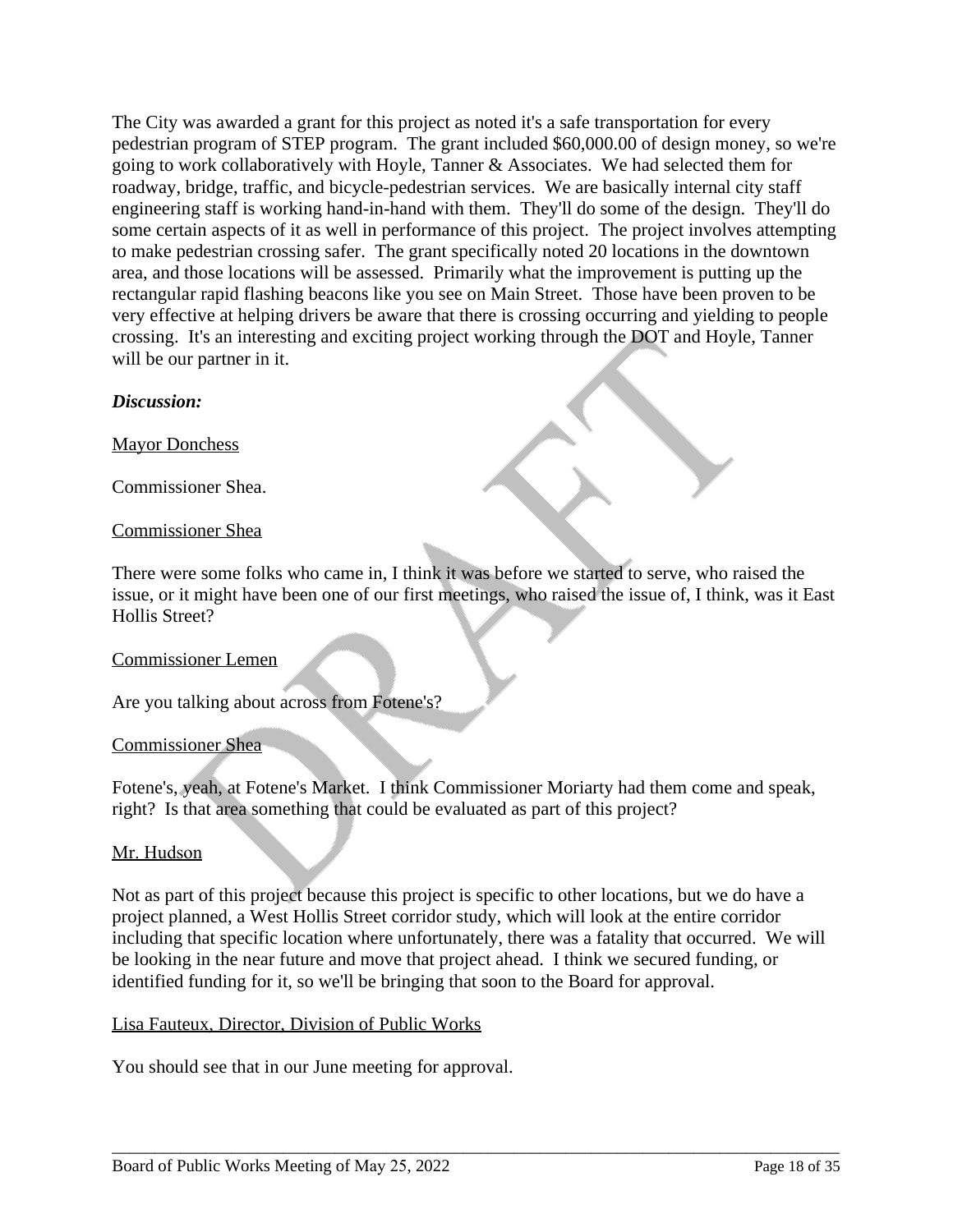### Commissioner Shea

Great, thank you.

#### Commissioner Lemen

Where are the rectangular flashing beacons placed? Are they like, you know, I'm thinking of the bollards are in the ground. Where are the rectangular flashing beacons?

#### Mr. Hudson

So they're a supplement to the pedestrian crossing signs, both ends of a crosswalk, they usually have a sign posting signs. You know, you have to do a little bit beefier sign post, above and below the signs, or below the signs you have that additional blinking yellow indication.

#### Commissioner Lemen

Oh.

### Mr. Hudson

The real benefit is people push a button and they flash, they're not flashing all the time--

#### Commissioner Lemen

Yeah.

### Mr. Hudson

--you know sometimes people, and the older technology you would put up a blinking sign at an intersection and just blink all the time and people tuned it out over time. These when somebody pushes a button they're crossing it's a yellow indication so once the pedestrian cross they can continue on their way. It really works well to have that pedestrian-activated indication.

#### Commissioner Lemen

Thank you.

Mayor Donchess

Anything else?

### **MOTION CARRIED: Unanimously.**

### **E. Motion To Approve Amendment 1 To The Engineering Services Contract For Tasks Required By The EPA MS4 Permit With Hazen And Sawyer, PC Of**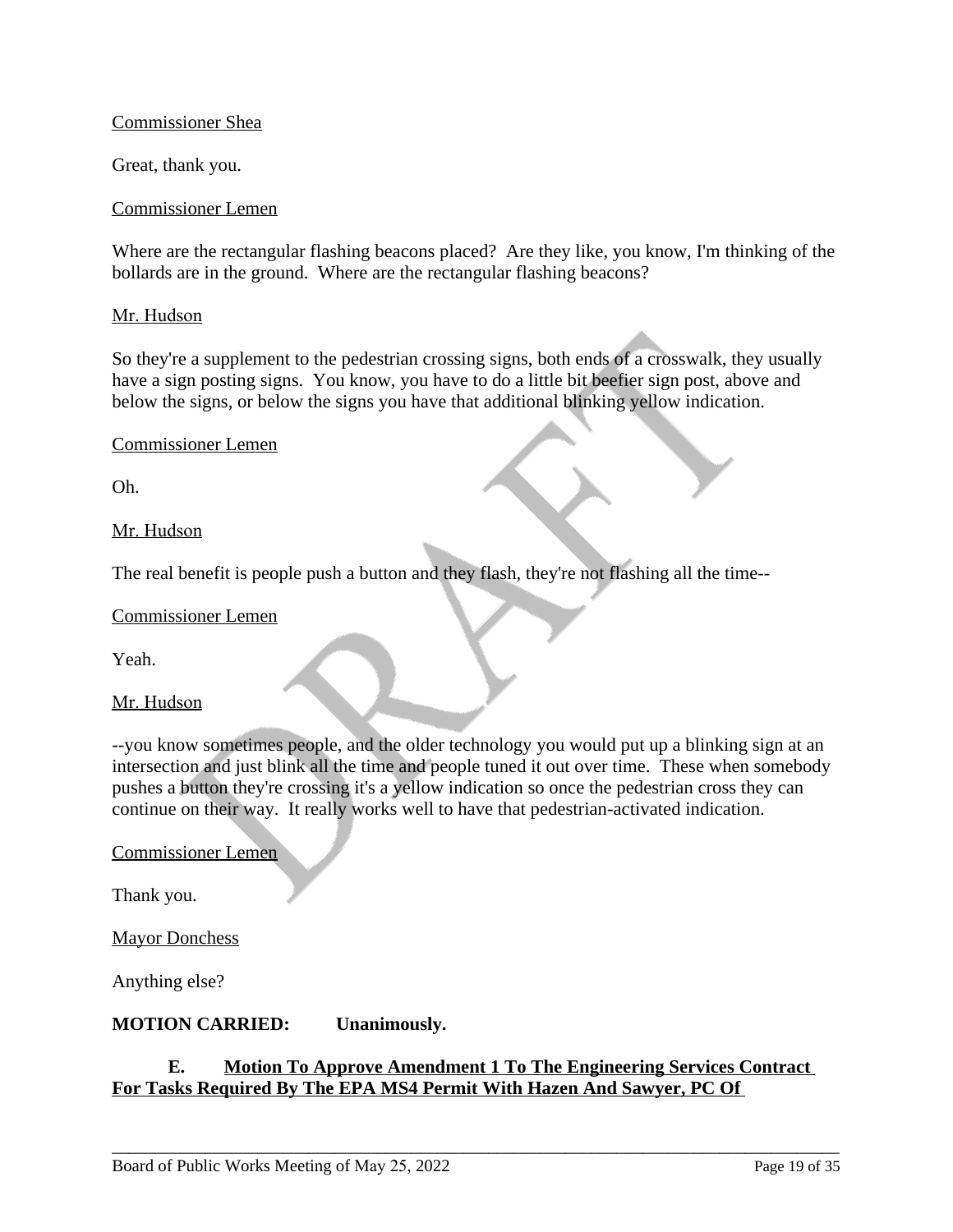# **Manchester, MA In An Amount Of \$40,427.00. Funding Will Be Through Department: 169 Wastewater; Fund: Wastewater; Activity: Stormwater Abatement.**

# Mayor Donchess

Item E. Commissioner Lemen.

**Motion by Commissioner Lemen**: To Approve Amendment 1 To The Engineering Services Contract For Tasks Required By The EPA MS4 Permit With Hazen And Sawyer, PC Of Manchester, MA In An Amount Of \$40,427.00. Funding Will Be Through Department: 169 Wastewater; Fund: Wastewater; Activity: Stormwater Abatement.

## Dan Hudson, P.E., City Engineer

WE discharge stormwater to our area waterways under an EPA permit. It's through the 2017 Municipal Separated Storm Sewer System or MS4, which probably most of you have heard of. That permit requires us to do certain things. One of them is to test or to visit all the outfalls during dry weather to see if there is any flow discharging, you wouldn't expect to have flow discharging during dry weather at a stormwater outfall. So if there is, you sample it to track if there's any illicit discharges that sort of thing. It's a requirement of our permit, the City has about 359 publically owned stormwater outfalls. To date we've screen 260 of them, this amendment will allow us to screen the rest of them and do the reporting necessary as part of our annual MS4 reporting.

# **MOTION CARRIED; Unanimously.**

# **F. Motion To Consider The Hardship Request From Liberty Utilities To Excavate In Caron Avenue And Santerre Street To Install Gas Mains**

Mayor Donchess

Item F, Commissioner Shea.

**Motion by Commissioner Shear:** To Consider The Hardship Request From Liberty Utilities To Excavate In Caron Avenue And Santerre Street To Install Gas Mains

### Dan Hudson, P.E., City Engineer

We have a couple moratorium items tonight. This first one here is as noted to excavate Caron Avenue and Santerre. We understand that the existing steel main is susceptible to corrosion so Liberty is looking to replace it. They also have some other area project area, which I believe we have a representative on the phone, Brad Marx that could speak to. I will note that this will support a pump station project we're doing. We need backup power generation and we want a gas service to supply that for a sewer pump station. Caron Avenue was paved four years ago, or actually, it's four years expired in the moratorium and then Santerre the moratorium would be ending in October. So in general, we support this because they will do the milling and the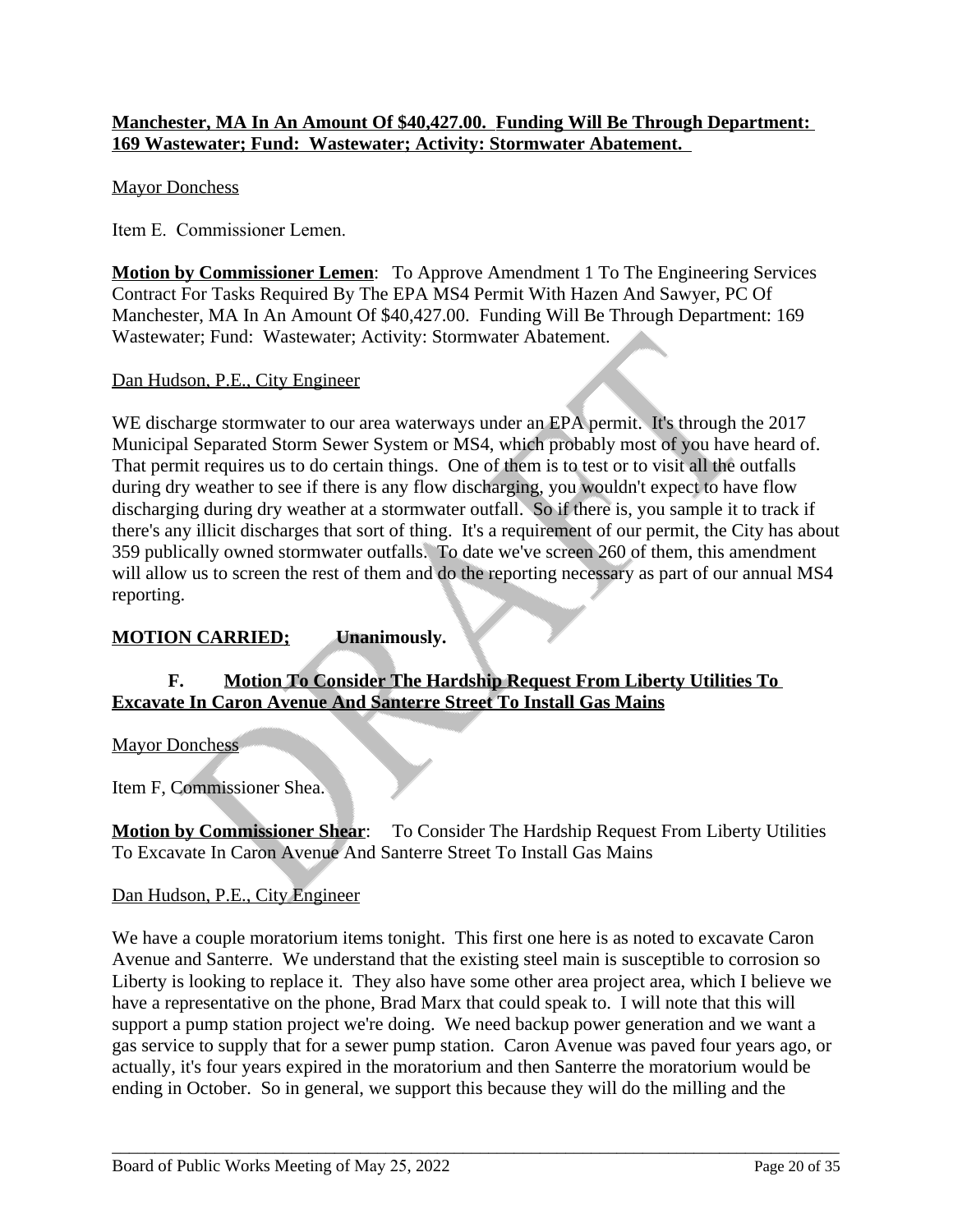restoration that they otherwise wouldn't have to do if they wait another year to do this. Again, I believe there's a Liberty representative on the phone if you have any questions for him.

### Brad Marx, Liberty Utilities

Ah, yes, Mr. Hudson, Brad Marx from Liberty Utilities is on the phone.

### Mayor Donchess

All right does anybody have any comments or questions for Liberty or Mr. Hudson?

# **MOTION CARRIED: Unanimously.**

# **G. Motion To Consider The Hardship Request From Liberty Utilities To Excavate In Swan Street To Install A Gas Service For 17 Swan Street.**

### **Mayor Donchess**

Item G. Commissioner Moriarty.

**Motion by Commissioner Moriarty:** To Consider The Hardship Request From Liberty Utilities To Excavate In Swan Street To Install A Gas Service For 17 Swan Street.

### Dan Hudson, P.E., City Engineer

I'll introduce and let Brad speak to it a little bit more. Swan Street was last paved in September 2017, so later this year that will be coming out of moratorium, and Brad can speak to what the purpose of this work is.

### Brad Marx, Liberty Utilities

The intention of this project is to basically convert an existing service from the low pressure system to our high pressure system on Swan Street. What this does is enables us to abandon the existing leak prone pipe that is on Lake Street. Lake Street was flagged earlier by the City as a street that was desired to be paved soon. We've been working out on Lake Street replacing the existing main, but in order to fully abandon the main on Lake Street, there are services that we need to convert over to high pressure. This being one of them on Swan Street. I believe Swan is in the situation where it is in the last year of its moratorium as well.

\_\_\_\_\_\_\_\_\_\_\_\_\_\_\_\_\_\_\_\_\_\_\_\_\_\_\_\_\_\_\_\_\_\_\_\_\_\_\_\_\_\_\_\_\_\_\_\_\_\_\_\_\_\_\_\_\_\_\_\_\_\_\_\_\_\_\_\_\_\_\_\_\_\_\_\_\_\_\_\_\_\_\_\_\_

#### Mayor Donchess

Any questions or comments? Commissioner Shea.

### *Discussion:*

#### Commissioner Shea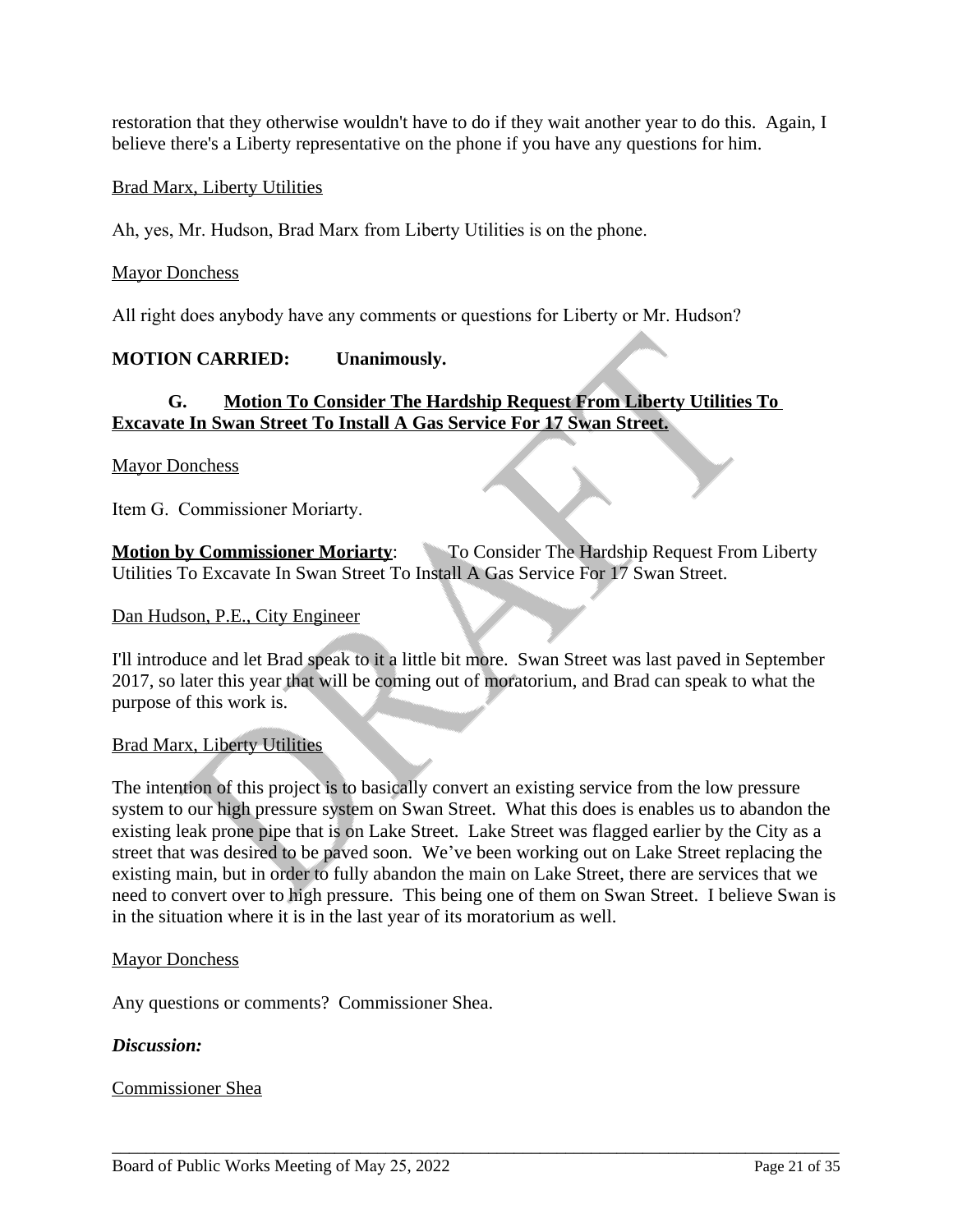So my understanding is that there would be a pipe left in the ground that would be out of service after this? Is that right?

Mr. Marx

Correct.

Commissioner Shea

And, is that pipe something that could corrode over time and collapse?

### Mr. Marx

No, it wouldn't collapse, so we're talking about you know, 2 inch and 4 inch main. Typically, when we abandon pipe, especially of that size we do leave it in place and they do not have a history of causing any long-term damage to the road, I think is what you're kind of getting at there, but—

## Commissioner Shea

Yes.

Mr. Marx

-- yeah, no typical practice is to leave our old gas mains in place abandoned.

Commissioner Shea

Okay—

Mr. Marx

--no gap in them though.

Commissioner Shea

I was picturing like a 16 inch pipe or something like that you know in 50 years--

Mr. Marx

Oh, no—

### Commissioner Shea

-- might collapse, but good. I appreciate you fielding that question, thank you.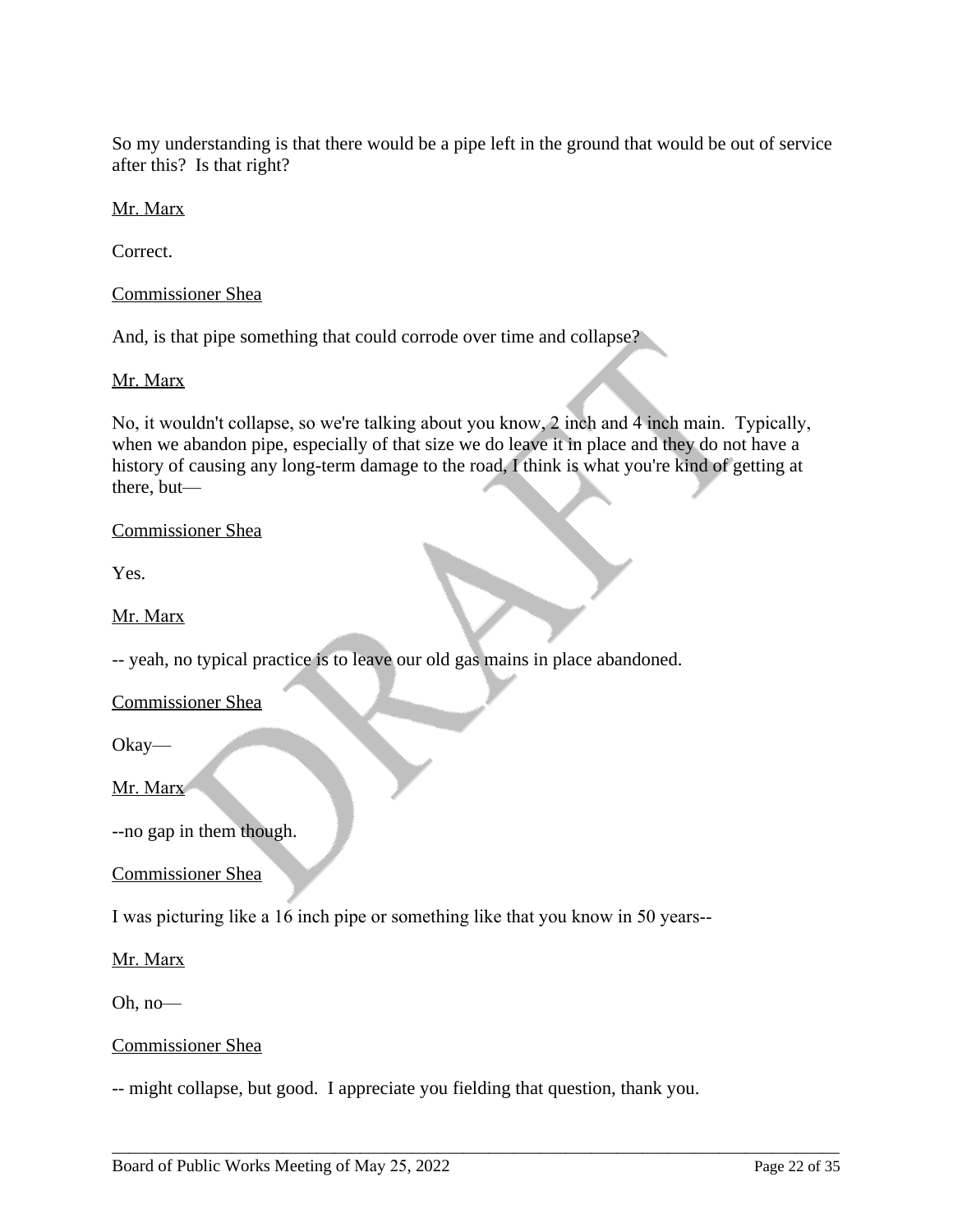## Mr. Marx

Yup, no problem.

### Mayor Donchess

Commissioner Moriarty.

### Commissioner Moriarty

I was just wondering if these two motions are, is it a coincidence that they're close to the end range of the moratorium, or are we trying to work with Liberty to assure that?

#### Mr. Hudson

No it's not a coincidence. We're working with Liberty to try to make sure we bring things that we can support and push back maybe more than we had in past with some things that newer, but you will, I'm sure seen in the future some newer stuff. It just happens these are closer to the end of the moratorium.

#### Commissioner Moriarty

I really, I appreciate your work. The effort.

### Mr. Marx

Yeah, and Lake Street is just, the nature of that job is pretty unique where, like I said in order to abandon the existing leak prone pipe we need to address issues on some of the other neighboring streets. Basically, we need to convert them to high pressure to abandon the low pressure. Unfortunately, that has involved moratorium excavation, which we've continued to go in front of the Board with these requests.

### Mr. Hudson

I'll just say further we did, we did get bonding authority for the second half of the 10 year program as was outlined so that gives us a good map going forward in terms of funding assurance for the future here. We'll be meeting with the utility companies individually, Liberty included to kind of look holistically at, okay here's what we intend to pave over the next 5 years, it's going to quite a bit of area and work them and their capital programming to figure out how that impacts on a regional basis. Kind of try to time those things. I think in the past and we have been given a 3 year list, but if you're just looking at the street this year and next year, and next year, and you're not thinking about the ones 5 years out, then what's created a problem is they need to do work that supports that. We're excited to engage them and the other utilities to look broader regionally basically to see where we can avoid future issues with conflicts with recent paving and gas work and correspondingly water work.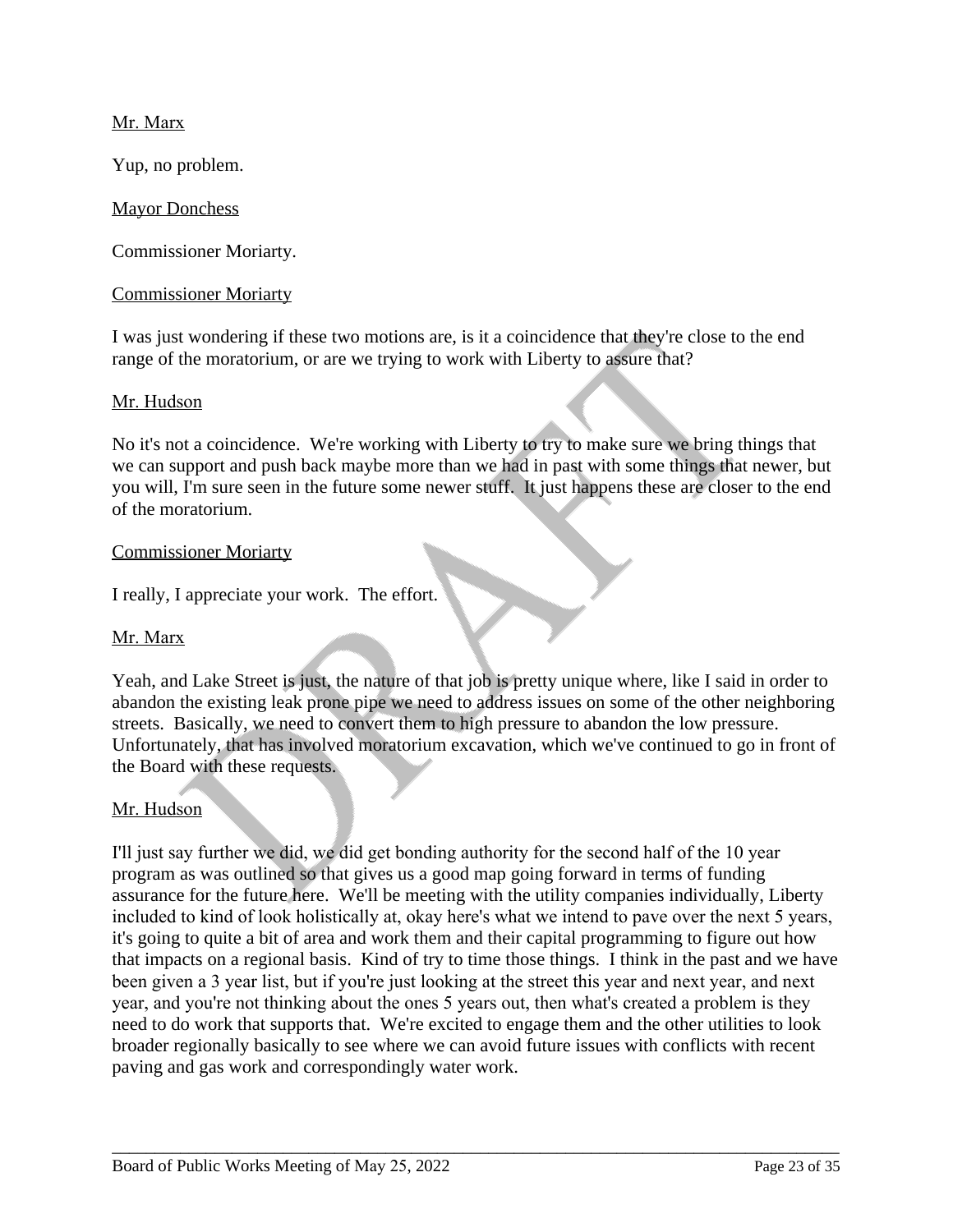## **MOTION CARRIED: Unanimously.**

## **H. Motion To Consider The Proposed Request From Liberty Utilities To Make An Alternate Moratorium Restoration For Gas Leak Repairs On Broad Street.**

#### Mayor Donchess

Item H, Commissioner Lemen.

**Motion by Commissioner Lemen**: To Consider The Proposed Request From Liberty Utilities To Make An Alternate Moratorium Restoration For Gas Leak Repairs On Broad Street.

Dan Hudson, P.E., City Engineer

IN August 2021, there was a major event where there was gas leaks kind of occurring a chain reaction sort of situation. I believe it was nine locations along Broad Street, individual separate locations. They had to excavate and make some repairs. Unfortunately, Broad Street was paved in 2019, so fairly recently. These gas issues all occurred on one side of Broad Street. So rather than sticking strictly to moratorium requirements and going to each of the nine locations and milling the full width of Broad Street we believed it appropriate and Liberty is proposing to mill one-half of the roadway all on the south side so that they'll be new pavement basically within this whole footprint of the area that was impacted and no cuts in the north side of the street, which wasn't impacted by the gas event.

\_\_\_\_\_\_\_\_\_\_\_\_\_\_\_\_\_\_\_\_\_\_\_\_\_\_\_\_\_\_\_\_\_\_\_\_\_\_\_\_\_\_\_\_\_\_\_\_\_\_\_\_\_\_\_\_\_\_\_\_\_\_\_\_\_\_\_\_\_\_\_\_\_\_\_\_\_\_\_\_\_\_\_\_\_

### Mayor Donchess

And how long will that overlay be, or that--

Mr. Hudson

Let me see it is in the memo--

**Mayor Donchess** 

(Inaudible)

Mr. Hudson

--let me just double check--

Brad Marx, Liberty Unities

About 1500 feet—

Mr. Hudson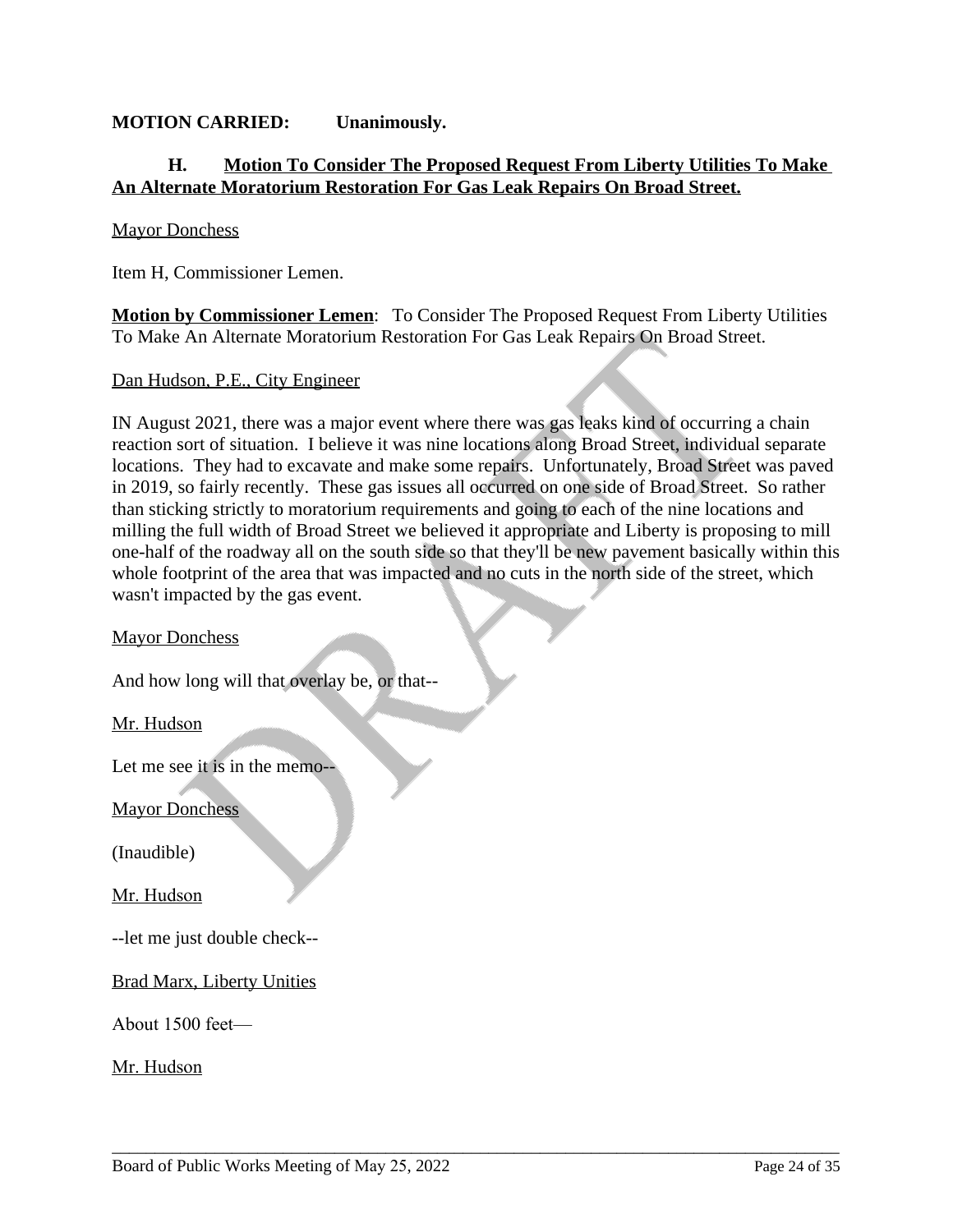Yeah, 1500 feet, about a quarter mile. The milling area is 23 feet wide by 1500 and 50 feet long.

Mayor Donchess

Okay. Questions, discussion.

### **MOTION CARRIED: Unanimously.**

# **I. Motion To Approve The Engineering Services Contract With Hayner/Swanson, Inc. Of Nashua, NH For Sewer And Drainage Analysis And Design In The Amount Not To Exceed \$75,000.00. Funding Will Be Through Department: 169 Wastewater; Fund: Wastewater; Activity: CSO Flooding & Stormwater Abatement**.

Mayor Donchess

Item I--

Mr. Marx

Thank you.

Mayor Donchess

--Commissioner Shea.

**Motion by Commissioner Shea:** To Approve The Engineering Services Contract With Hayner/Swanson, Inc. Of Nashua, NH For Sewer And Drainage Analysis And Design In The Amount Not To Exceed \$75,000.00. Funding Will Be Through Department: 169 Wastewater; Fund: Wastewater; Activity: CSO Flooding & Stormwater Abatement.

### Dan Hudson, P.E. City Engineer

As you know we do a lot of sewer work and drainage repairs as we do road paving, and we try to do that collaboratively as part of those projects, but at times we would like to take the drainage design a little bit further and get ahead of some of the projects. WE have some area where we would like to look at separation of stormwater from combined stormwater/wastewater. It get complicated. We're currently looking at Factory Street is there any opportunity now or in the future to do some separation there, we plan to pave Factory Street. Even if we can't do the full project now we want to at least accommodate what portion of it we can before we pave Factory Street. That's just one example, and then our MS4 permit also requires that we look at some alternate stormwater treatment methodologies an things like that, it implements a pile of projects. We really need some engineering support to move those things forward and so we're proposing to contract with Hayner/Swanson a local engineering company for that support.

\_\_\_\_\_\_\_\_\_\_\_\_\_\_\_\_\_\_\_\_\_\_\_\_\_\_\_\_\_\_\_\_\_\_\_\_\_\_\_\_\_\_\_\_\_\_\_\_\_\_\_\_\_\_\_\_\_\_\_\_\_\_\_\_\_\_\_\_\_\_\_\_\_\_\_\_\_\_\_\_\_\_\_\_\_

# **MOTION CARRIED: Unanimously.**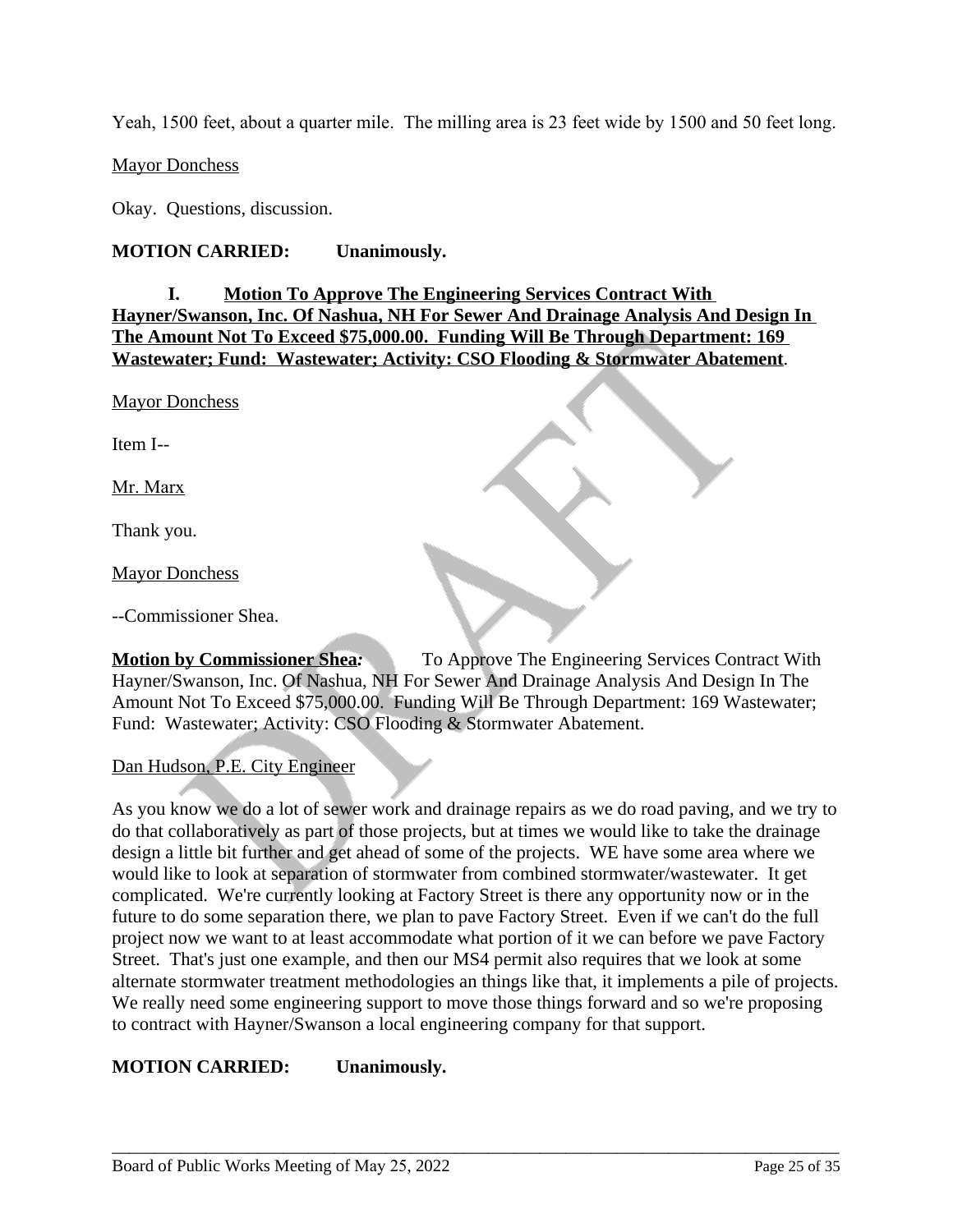# J. **Motion To Approve A Drainlayer's License For SADCO Site Development Of Portsmouth, NH In Accordance With Nashua City Code §255-19 Issuance Of Drainlayer's License And Authorize The Division Of Public Works To Temporarily Suspend The License If Work Is Found To Be Unsatisfactory During An Initial 6-Month Probationary Period**.

## Mayor Donchess

Next, Item J. Commissioner Moriarty.

**Motion by Commissioner Moriarty**: To Approve A Drainlayer's License For SADCO Site Development Of Portsmouth, NH In Accordance With Nashua City Code §255-19 Issuance Of Drainlayer's License And Authorize The Division Of Public Works To Temporarily Suspend The License If Work Is Found To Be Unsatisfactory During An Initial 6-Month Probationary Period.

### Dan Hudson, P.E., City Engineer

There's not a lot to say other than we received this application, we checked the references and found them satisfactory, and this temporary 6 month probationary period as we discussed last time we're going to attach to all new drainlayer licenses so it's not something to be specifically concerns about.

### **MOTION CARRIED: Unanimously.**

**K. Motion To Approve A Drainlayer's License For Severino Trucking Of Candia, NH In Accordance With Nashua City Code §255-19 Issuance Of Drainlayer's License And Authorize The Division Of Public Works To Temporarily Suspend The License If Work Is Found To Be Unsatisfactory During An Initial 6-Month Probationary Period.**

**Mayor Donchess** 

Item K, Commissioner Lemen.

**Motion By Commissioner Lemen**: To Approve A Drainlayer's License For Severino Trucking Of Candia, NH In Accordance With Nashua City Code §255-19 Issuance Of Drainlayer's License And Authorize The Division Of Public Works To Temporarily Suspend The License If Work Is Found To Be Unsatisfactory During An Initial 6-Month Probationary Period.

Dan Hudson, P.E., City Engineer

Again, received the application. Severino is a large contractor. Checked the references they were all good. I will note that Severino is currently working for the City on the new middle school project. With this approval they will lay the sewer service for that project in addition to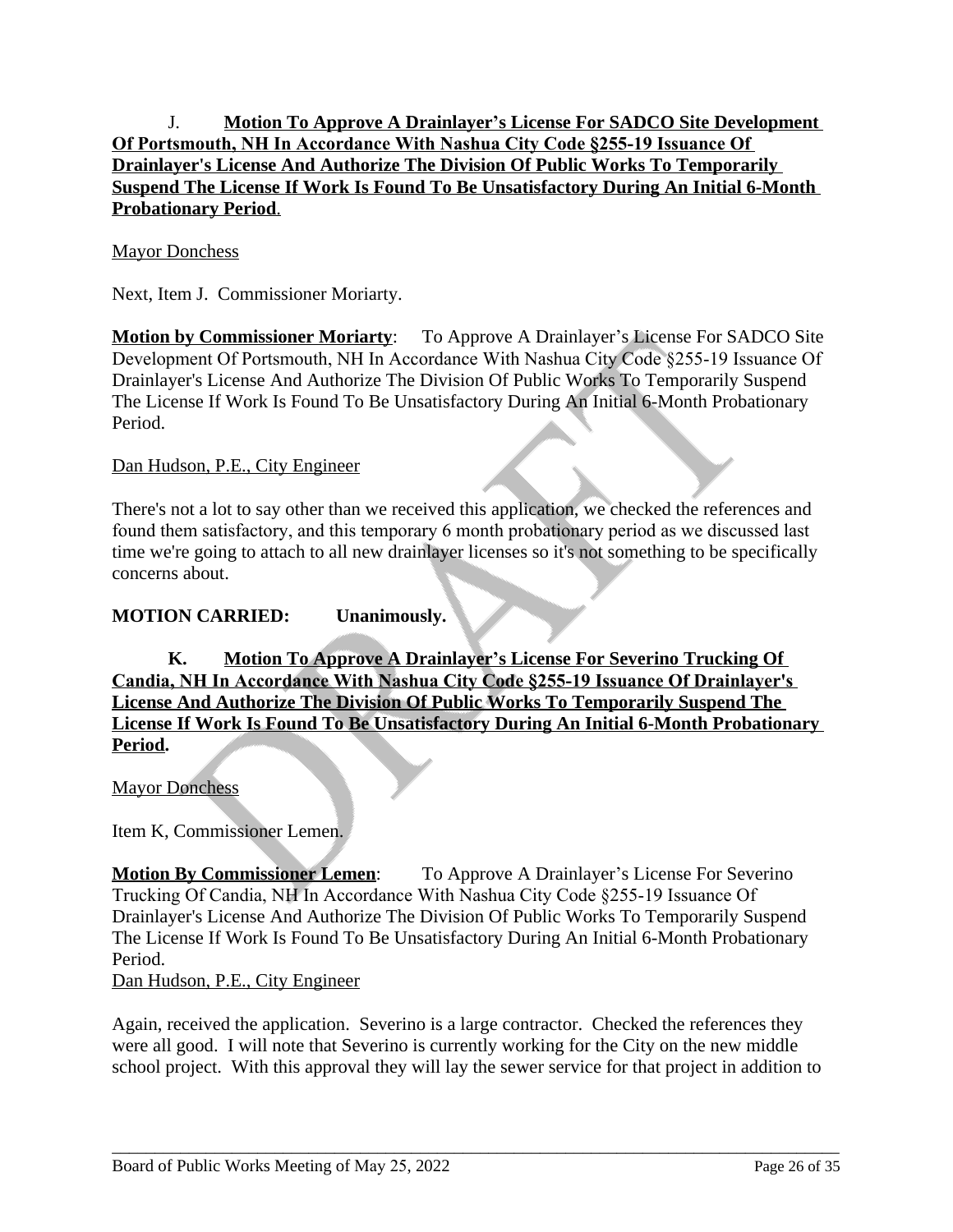the other work that they're doing, and my understanding is they're doing an excellent job out there.

# **MOTION CARRIED: Unanimously.**

L. **Motion To Approve A Drainlayer's License For George E Merrill & Son, Inc. Of Salem, NH In Accordance With Nashua City Code §255-19 Issuance Of Drainlayer's License And Authorize The Division Of Public Works To Temporarily Suspend The License If Work Is Found To Be Unsatisfactory During An Initial 6-Month Probationary Period**.

### Mayor Donchess

Item L. Commissioner Shea.

**Motion by Commissioner Shea**: To Approve A Drainlayer's License For George E Merrill & Son, Inc. Of Salem, NH In Accordance With Nashua City Code §255-19 Issuance Of Drainlayer's License And Authorize The Division Of Public Works To Temporarily Suspend The License If Work Is Found To Be Unsatisfactory During An Initial 6-Month Probationary Period.

### Dan Hudson, P.E., City Engineer

Similar to the others we received application. Checked the references. They were satisfactory so we find no reason not to approve this request.

# **MOTION CARRIED: Unanimously**.

# **M. Informational: Street Opening Permits Issued For Streets In Moratorium.**

### Mayor Donchess

We have informational item, Street Opening Permits issued for streets in moratorium. Unless anybody has any questions there, we'll move on to Administration. Thank you Mr. Hudson

\_\_\_\_\_\_\_\_\_\_\_\_\_\_\_\_\_\_\_\_\_\_\_\_\_\_\_\_\_\_\_\_\_\_\_\_\_\_\_\_\_\_\_\_\_\_\_\_\_\_\_\_\_\_\_\_\_\_\_\_\_\_\_\_\_\_\_\_\_\_\_\_\_\_\_\_\_\_\_\_\_\_\_\_\_

### Mr. Hudson

Thank you. WE will turn it over to the Director.

# **XI. ADMINISTRATION DEPARTMENT**

### **A. Informational.**

### Lisa Fauteux, Director, Division of Public Works

Thank you Mayor.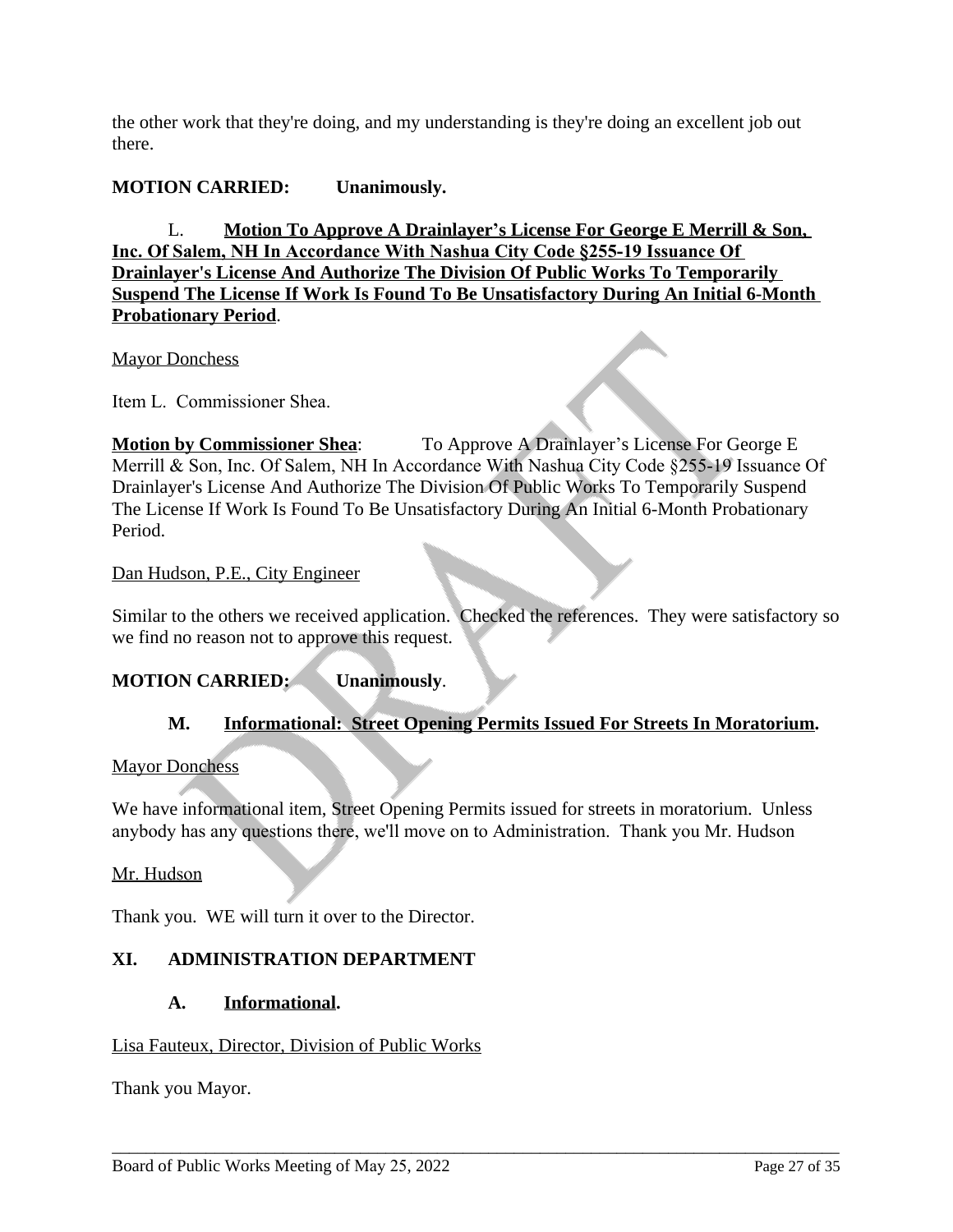# **1. Budget Transfers-April 2022**

## Lisa Fauteux, Director, Division of Public Works

First we have budget transfers in April. If you have any questions I'd be happy to try to answer them. If not, I'll just move right on to the Director's Report.

## **2. Director's Report**

Lisa Fauteux, Director, Division of Public Works

Diane if you could just mirror that for me.

Diane Thibodeau

Sorry I'm having some technical issues, hold on one sec.

#### Ms. Fauteux

Okay. One thing that I did want to mention is that we have tomorrow evening we have a joint DPW and Infrastructure Committee meeting, and that has unfortunately, through no fault of our own ahs been moved a little bit. I just want to clarify that it is tomorrow evening, it will be held at 6:30 p.m., not 6:00 p.m., and it will be Nashua North. I just want to clarify that for everyone, I know Alderman Jette is on the line and we'll be present at that meeting hopefully as well. It will definitely be at Nashua North at 6:60, tomorrow evening.

#### Aldermen Ernest A. Jette

Yes, I saw the notices (inaudible) changing the location and then changing it back, changing—

Ms. Fauteux

Yeah.

Alderman Jette

We're all set I'll be there.

#### Ms. Fauteux

Thank you. Okay, so I think we have it. Can you advance to the next slide Diane? Okay.

This is Pioneer Drive. Sunshine Paving completed work as part of the paving program which included milling and paving, and the installation of under drain to address groundwater along the gutter line, and also ADA ramp construction. The road was final paved on May 10.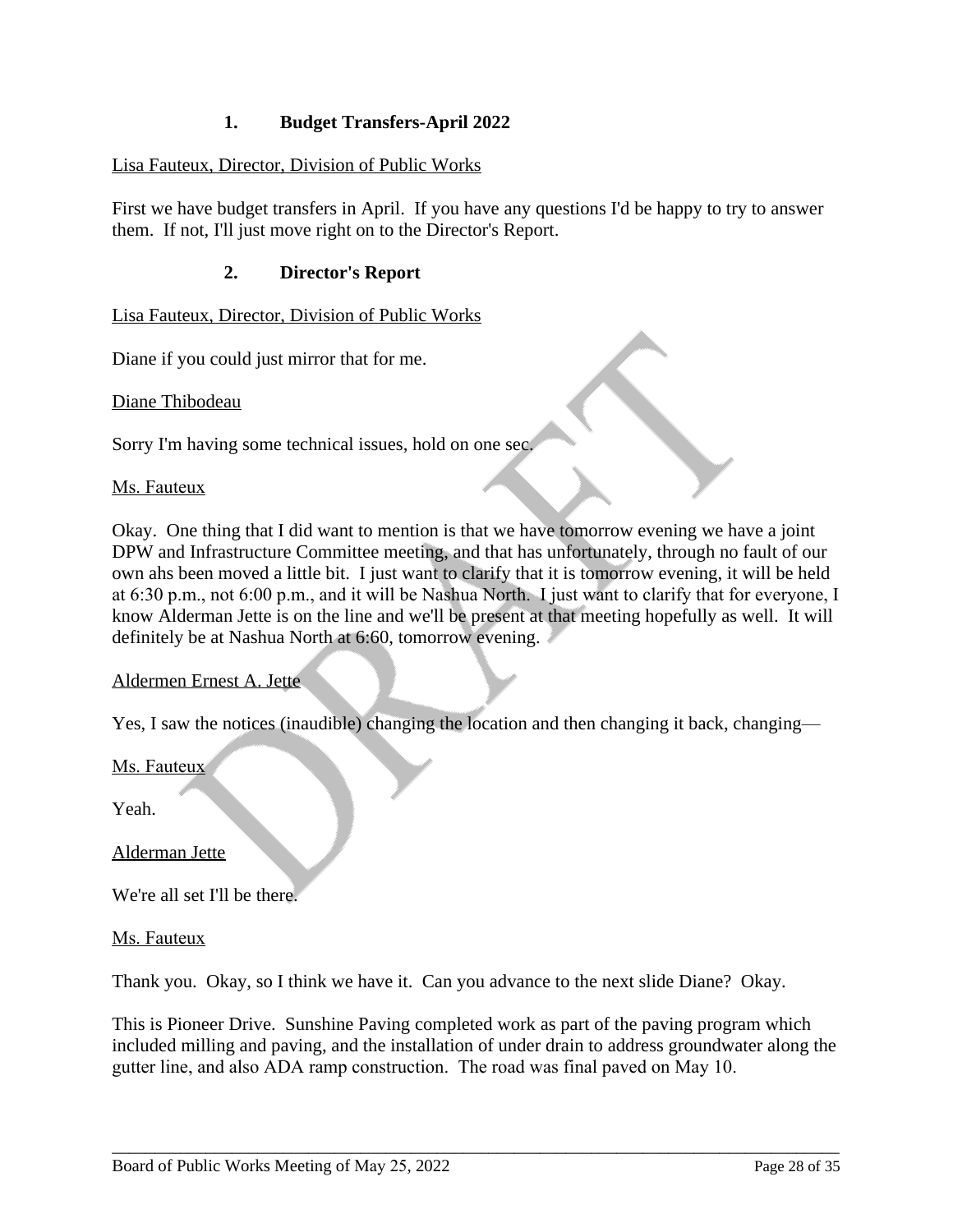This is West Hollis Street. Sunshine Paving again with their subcontractor milled West Hollis Street between Simon and Badger Streets on April 22. The milling were hauled to the landfill and stockpiled for future reuse. The road was swept after milling with traffic reduced to one-lane during the operation. O the next slide you'll see that Sunshine Paving completed the binder on April 26.

I think we talked a little bit about this already. Mine Falls pedestrian bridge, fortunately we have a temporary bridge that's on a project in Peterborough that will be brought to Nashua in late June or July and will be installed temporarily until we can obtain a permanent bridge. This will be paid for out of the Mine Falls cell tower account, so we're fortunate to have that funding. We'll also be doing an evaluation of all the other existing new bridges and coming up with a plan to make any additional repairs that are needed.

Green Mountain Pipeline Services is continuing the citywide closed circuit television inspection of sewers throughout the city. This work just went out to bid and approximately 14 miles of camera work will occur this season.

SUR West is replacing a portion of sewer and separating sewer and drain along Pike Street as part of our sewer rehabilitation program. This photo shows storm drain construction on May 20.

This again is SUR West completing rerouting of storm drains at the Burke Street and Major Drive intersection on May 4 to alleviate a sewer backup and prevent future clogging.

Our very, very popular sunshades are back up at Robie Park. WE'VE had a lot of positive feedback about this.

This is a picture of new bullpen mounds at Matt Duby Field on the left and the baseball infield at Haines Park was rototilled to improve playability, you can see that on the right.

The fountains have been installed. They were installed on April 28.

We have hydroseedings taking place at Lincoln Park along the newly paved sidewalks and new sod has been laid in the little league infield. So, we continue to make improvements there.

We are very excited to have our full SummerFun Program up and running this year. This is the first time in a couple of years. That's very exciting. Our first event will be on June 18 from 10:00 to 1:00, and we'll include opening and DPW day, so that's an event not to miss. They'll be a lot of fun activities on that day. Lots of equipment and fun things to do.

We have been doing some cleaning of some of the bridges in Mine Falls. In this case this is a bridge at Lincoln Park and we took the skirting wood panels off and pressured washed the bridge.

Sign maintenance crews are striping crosswalks on Franconia Street. There was a question asked about what our crews do versus what we contract out. Our crews do as much as they can. We unfortunately, cannot do all the crosswalks in the City, so we do hire some of the crosswalks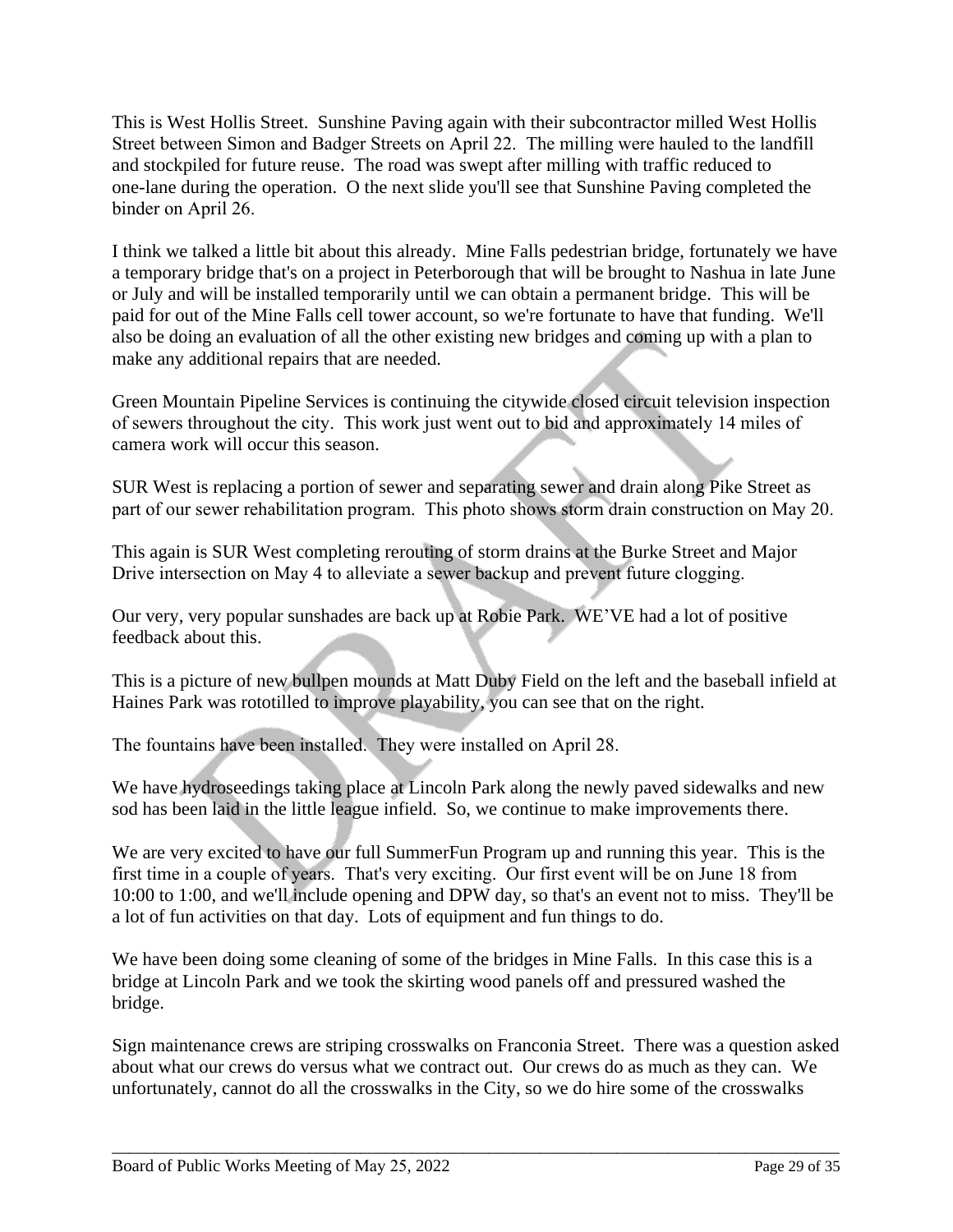through a contractor and all of the long lines and thermoplast are done by a contractor. So, we do do as much as we can in-house, but it's too much work for a small crew.

This is a sinkhole repair that was from a failed structure on Second Street. We completed some much needed repairs to the parking lot at Yudicky Park. There were lots of ruts and we smoothed everything out and added some additional gravel. That's a big improvement to that parking lot.

The crews repaired some broken up pavement at the corner Almont and Lund Road.

We repaired a our field pump pad at the Solid Waste Department.

The crew repairs sewer due to a utility company accidently driving a guide wire into a sewer line on Hopkins Street.

We are doing a lot of masonry repairs at Holman Stadium. We're doing that with our own talented masons. These are some of the brick caps that have been repaired.

The pump station, the second phase of the pump stations is well underway and we're seeing progress at multiple stations. Here you can see Santerre, Blackstone and Maurice pump stations being worked on.

Our laboratory supervisor, Michelle Gaudet was awarded the Water Environment Federation's Laboratory Analyst Excellence Award for outstanding performance, professionalism, and contributions to the water quality and analysis profession for 2021. That's very exciting, congratulations, Michelle. She's somebody that you probably don't see a lot because she's back in the lab at Wastewater, but she really does a great job. Maybe one of these days we'll have her come to the meeting so you can meet her.

Our crews annually take down and clean our chlorine contact chambers. Here you can see one of the chlorine contact chambers being cleaned and we have two of them so when we take one off (inaudible).

The next household hazardous waste collection will be Thursday night, June 2 from 3:00 to 7:00. We have a new used motor oil storage tank at Solid Waste.

Just to mention that Memorial Day is coming up so the Four Hills Landfill and Recycling Center will be closed on Monday, May 30, and all curbside pickup will be delayed a day that week.

\_\_\_\_\_\_\_\_\_\_\_\_\_\_\_\_\_\_\_\_\_\_\_\_\_\_\_\_\_\_\_\_\_\_\_\_\_\_\_\_\_\_\_\_\_\_\_\_\_\_\_\_\_\_\_\_\_\_\_\_\_\_\_\_\_\_\_\_\_\_\_\_\_\_\_\_\_\_\_\_\_\_\_\_\_

That's it, any questions?

### Mayor Donchess

Any questions for the Director? Yes, Commissioner Shea.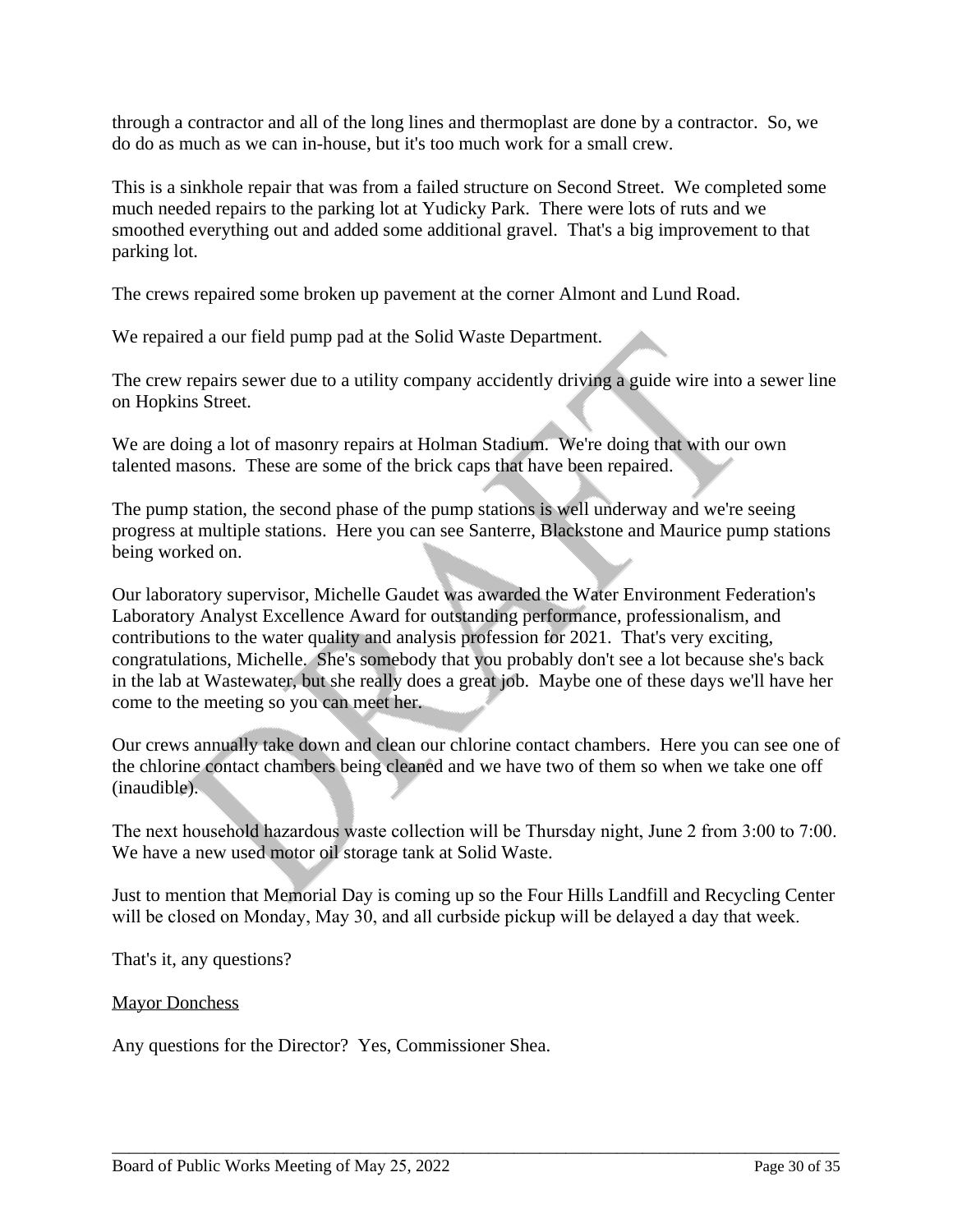### Commissioner Shea

How are things going as far as the roll out of the Jersey barriers on Main Street? It looks like there's a lot of work going on, so I get the feeling that that's probably the holdup, trying to get all the done before you place them, but I figured I would ask.

### Ms. Fauteux

Sure. Good question. The barriers are all painted. We did get them all painted and I think we were allowing Liberty Utilities to finish their work this week. I believe they will be going out, I don't know if you've heard an update. Director Cummings is handling the placement of the barriers, so I believe it's going to either be next week or the following week. But, very soon they'll be going up.

Commissioner Shea

Thank you.

**Mayor Donchess** 

Any other questions for the Director?

# **XII. COMMISSIONER'S COMMENTS**

### Mayor Donchess

All right. Commissioner's Comments. Any commissioners have comments?

#### Commissioner Lemen

My daughter is involved with Grow Nashua and she works at the Toll Street Garden and they have I guess a giant plastic water tank there, but they have been told that there will be water coming, but not until September. Is there any--could I give her an explanation for that?

#### Ms. Fauteux

Sure. The explanation for that is we don't have the funds.

### Commissioner Lemen

Okay.

### Ms. Fauteux

Don't hold me to this, we're looking to see if we can get it done within our current budget, but we just haven't dared to pull the trigger yet, just because we want to make sure that we have plenty of money to get through the fiscal year. If we can we will. If we can't that's where September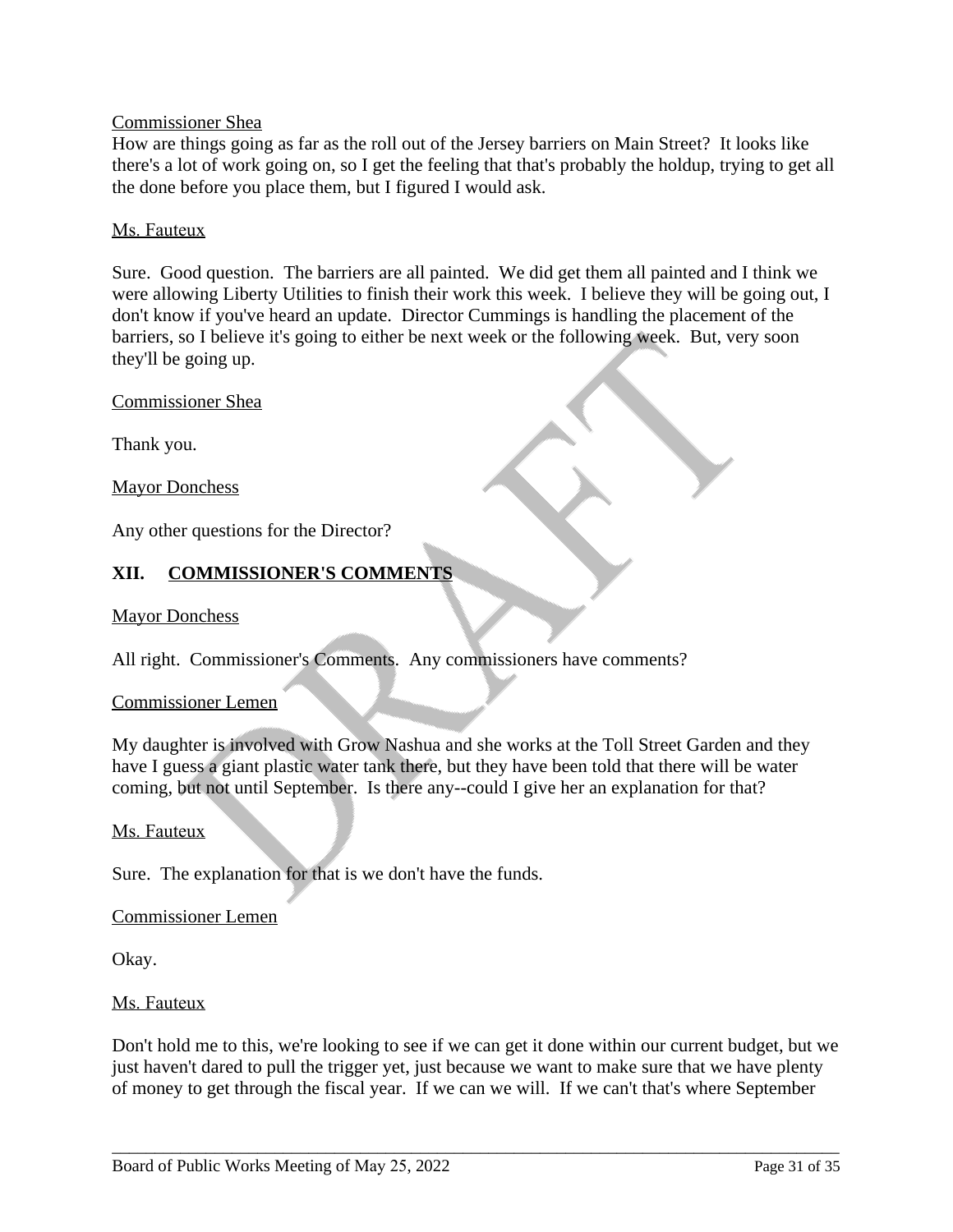comes in because we would have to take an escrow and repurpose it, and so then those funds would not be available until the beginning of September. But hopefully, we are aware of a need and we hopefully will be able to get it done before then.

# Commissioner Lemen

Okay. Thank you. I guess I hear that the lots, down there at least are being used much more. I think the cost of food is something people who haven't gardened before give it a try.

Ms. Fauteux

Yeah.

Commissioner Lemen

Great.

**Mayor Donchess** 

Any other comments from Commissioners? All right we'll go on to Personnel.

# **XIII. PERSONNEL**

# **A. Motion To Accept The Retirement Of Mr. Kelly Hodgdon, Street Foreman, Effective May 6, 2022**.

Mayor Donchess

Item A. Commissioner Moriarty.

**Motion by Commissioner Moriarty:** To Accept The Retirement Of Mr. Kelly Hodgdon, Street Foreman, Effective May 6, 2022.

### Lisa Fauteux, Director, Division of Public Works

I feel compelled to say a few things. Kelly Hodgdon, we call him Hodgie has been working for the City since 1995. He has been an outstanding employee. He was an operator for many, many years, did a lot of great work in the City. One of the best operators we've ever had and was promoted to foreman I think 3 or 4 years ago now. Has done an outstanding job. He will be missed and I want to thank Hodgie for his service to the City because it's really been tremendous.

### **MOTION CARRIED: Unanimously.**

**B. Motion To Accept The Resignation Of Mr. Daniel Bello Of Nashua, NH, Collection System Operator At The Wastewater Treatment Facility, Effective June 3, 2022.**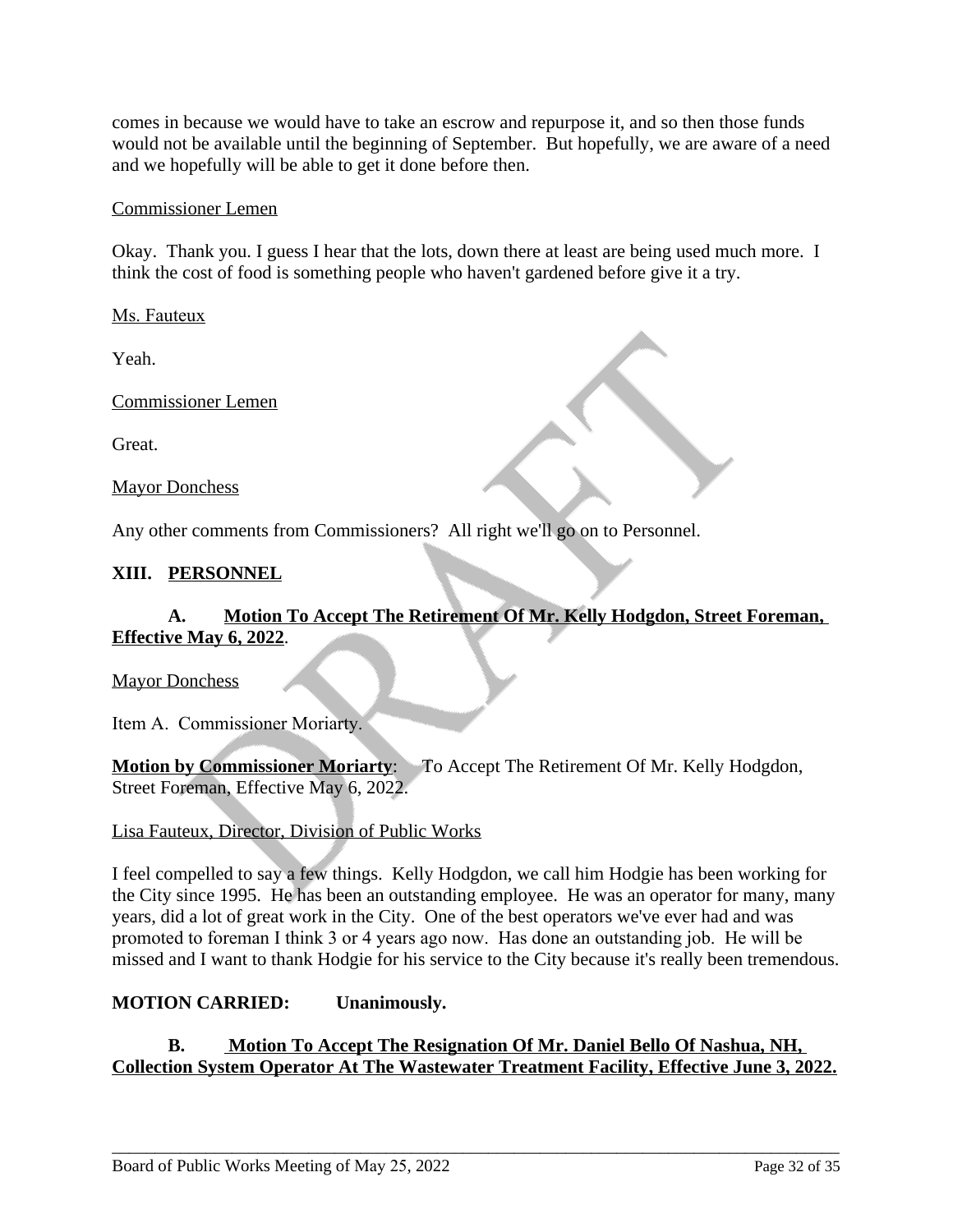### Mayor Donchess

Item B. Commissioner Lemen.

**Motion by Commissioner Lemen:** To accept the resignation of Mr. Daniel Bello of Nashua, NH, Collection System Operator at the Wastewater Treatment Facility, effective June 3, 2022.

### **MOTION CARRIED: Unanimously.**

### **C. Motion To Approve And Unseal The Nonpublic Minutes For Personnel From The Board Of Public Works Meeting Of March 24, 2022.**

Mayor Donchess

Item C. Commissioner Shea.

**Motion by Commissioner Shea**: To approve and unseal the nonpublic minutes for Personnel from the Board of Public Works Meeting of March 24, 2022.

### **MOTION CARRIED: Unanimously.**

# **D. NON-PUBLIC SESSION - PURSUANT TO RSA 91-A:3, II(B) THE HIRING OF ANY PERSON AS A PUBLIC EMPLOYEE**

\_\_\_\_\_\_\_\_\_\_\_\_\_\_\_\_\_\_\_\_\_\_\_\_\_\_\_\_\_\_\_\_\_\_\_\_\_\_\_\_\_\_\_\_\_\_\_\_\_\_\_\_\_\_\_\_\_\_\_\_\_\_\_\_\_\_\_\_\_\_\_\_\_\_\_\_\_\_\_\_\_\_\_\_\_

Mayor Donchess

Item D. Commissioner Moriarty.

Commissioner Moriarty

This motion would be for a non-public session, Mayor.

Mayor Donchess

Yes, oh sorry, sorry, sorry, yes.

Commissioner Moriarty

So, um--

**Mayor Donchess** 

We've got one item, personnel item I believe.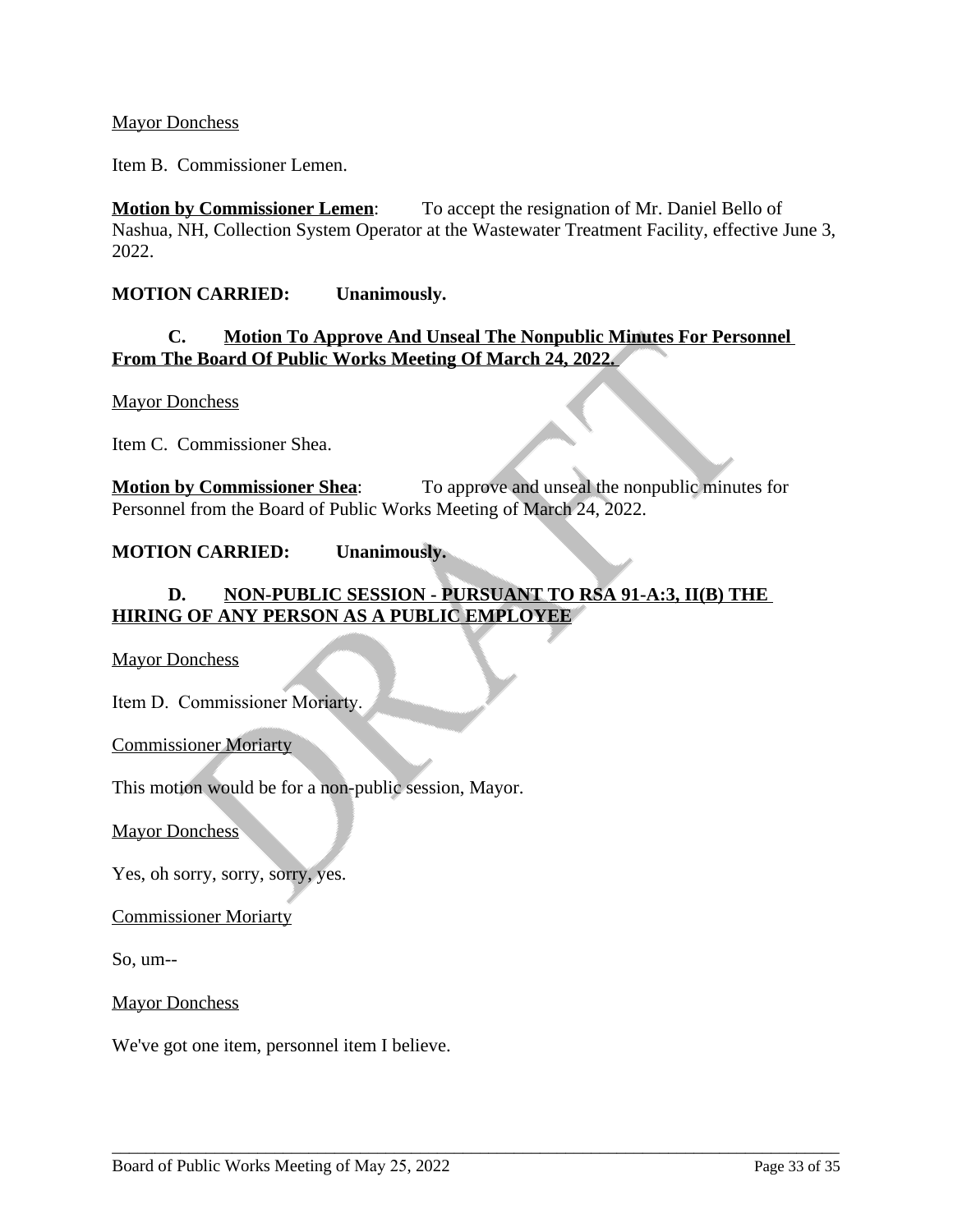**Motion by Commissioner Moriarty:** Non-Public Session Pursuant to R.S.A. 91-A:3, II(b), the Hiring of any Persona As A Public Employee.

Mayor Donchess

Could you, Ms. Fauteux call the roll.

Commissioner Moriarty

Yes.

Commissioner Lemen

Yes.

Commissioner Shea

Yes.

Mayor Donchess

Yes.

# **NONPUBLIC SESSION - SEALED**

**Mayor Donchess** 

All right, we're back in public session. Commissioner Moriarty.

**Motion by Commissioner Moriarty:** Motion: By Roll Call to Seal the Minutes of the **Board of Public Works Personnel Non-Public Meeting of May 25, 2022, until such time as the majority of the Board votes that the purpose of the confidentiality would no longer be served.** 

\_\_\_\_\_\_\_\_\_\_\_\_\_\_\_\_\_\_\_\_\_\_\_\_\_\_\_\_\_\_\_\_\_\_\_\_\_\_\_\_\_\_\_\_\_\_\_\_\_\_\_\_\_\_\_\_\_\_\_\_\_\_\_\_\_\_\_\_\_\_\_\_\_\_\_\_\_\_\_\_\_\_\_\_\_

Mayor Donchess

Roll, please.

Commissioner Moriarty

Yes.

Commissioner Lemen

Yes.